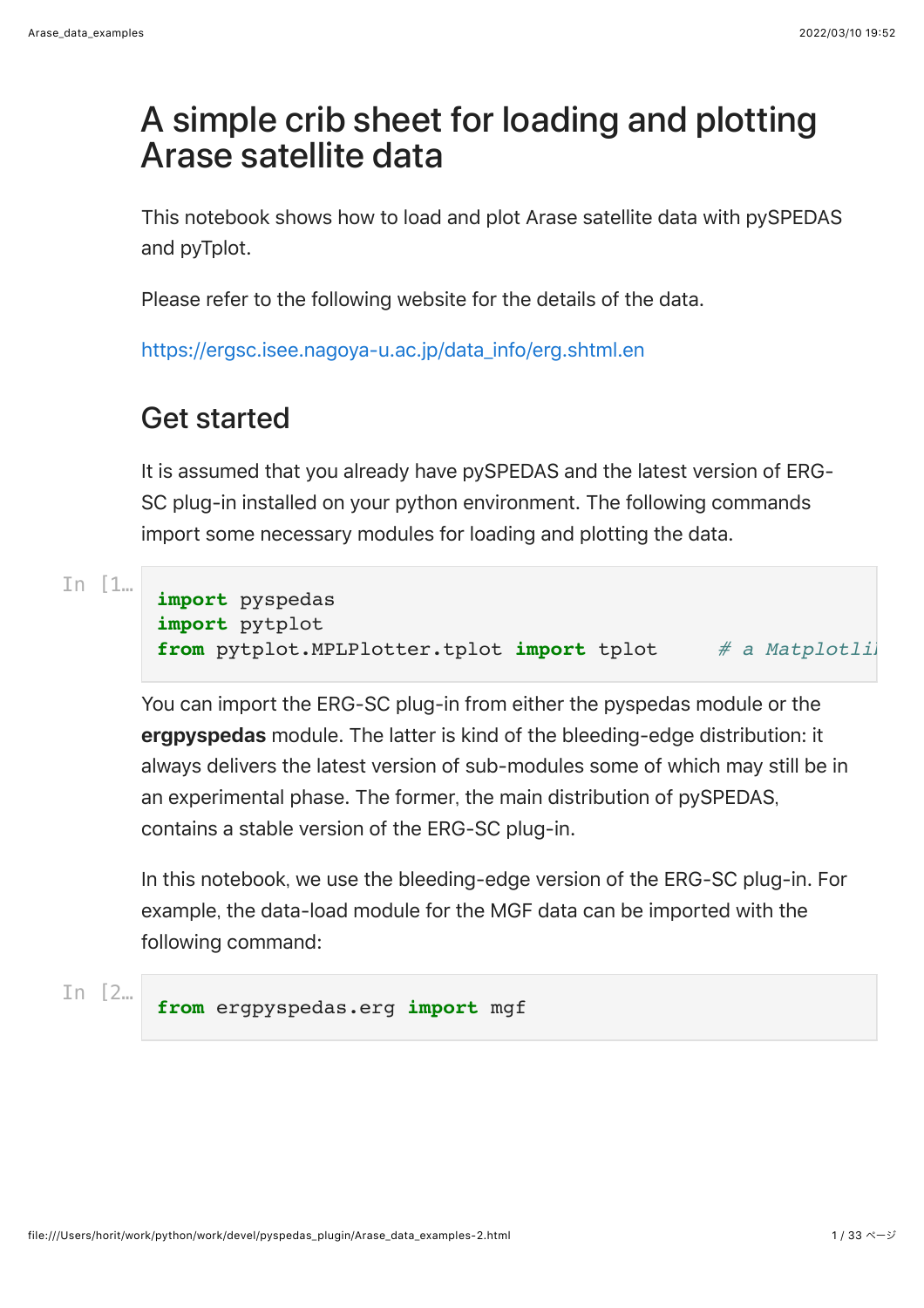## Basic commands of pyTplot and pySPEDAS

With MGF data, let us introduce some basic commands of pyTplot and pySPEDAS, which are used commonly for loading and visualizing data. Also see the official document of the pyTplot module at:

#### <https://pytplot.readthedocs.io/en/latest/index.html>

### Load data and plot them with "tplot"

```
In [3… from ergpyspedas.erg import mgf
       vars = mgf( trange=[ '2017-03-27', '2017-03-28' ] ) # load
       tplot( 'erg mgf 12 mag 8sec sm' )
```

```
10-Mar-22 15:10:24: Downloading remote index: https://ergsc.i
see.nagoya-u.ac.jp/data/ergsc/satellite/erg/mgf/l2/8sec/2017/
03/
```

```
10-Mar-22 15:10:25: File is current: /Users/horit/mnt/drobo20
20/work/data//ergsc/satellite/erg/mgf/l2/8sec/2017/03/erg_mgf
_l2_8sec_20170327_v03.04.cdf
```
10-Mar-22 15:10:25: /Users/horit/.pyenv/versions/3.9.6/envs/3 9 pydarn pyspedas/lib/python3.9/site-packages/pytplot/importe rs/cdf\_to\_tplot.py:250: FutureWarning: elementwise comparison failed; returning scalar instead, but in the future will perf orm elementwise comparison

```
if ydata[ydata == var atts["FILLVAL"]].size != 0:
```
10-Mar-22 15:10:26: /Users/horit/.pyenv/versions/3.9.6/envs/3 9 pydarn pyspedas/lib/python3.9/site-packages/pytplot/importe rs/cdf to tplot.py:256: FutureWarning: elementwise comparison failed; returning scalar instead, but in the future will perf orm elementwise comparison

```
ydata[ydata == varatts['FillLVAL"]] = 0
```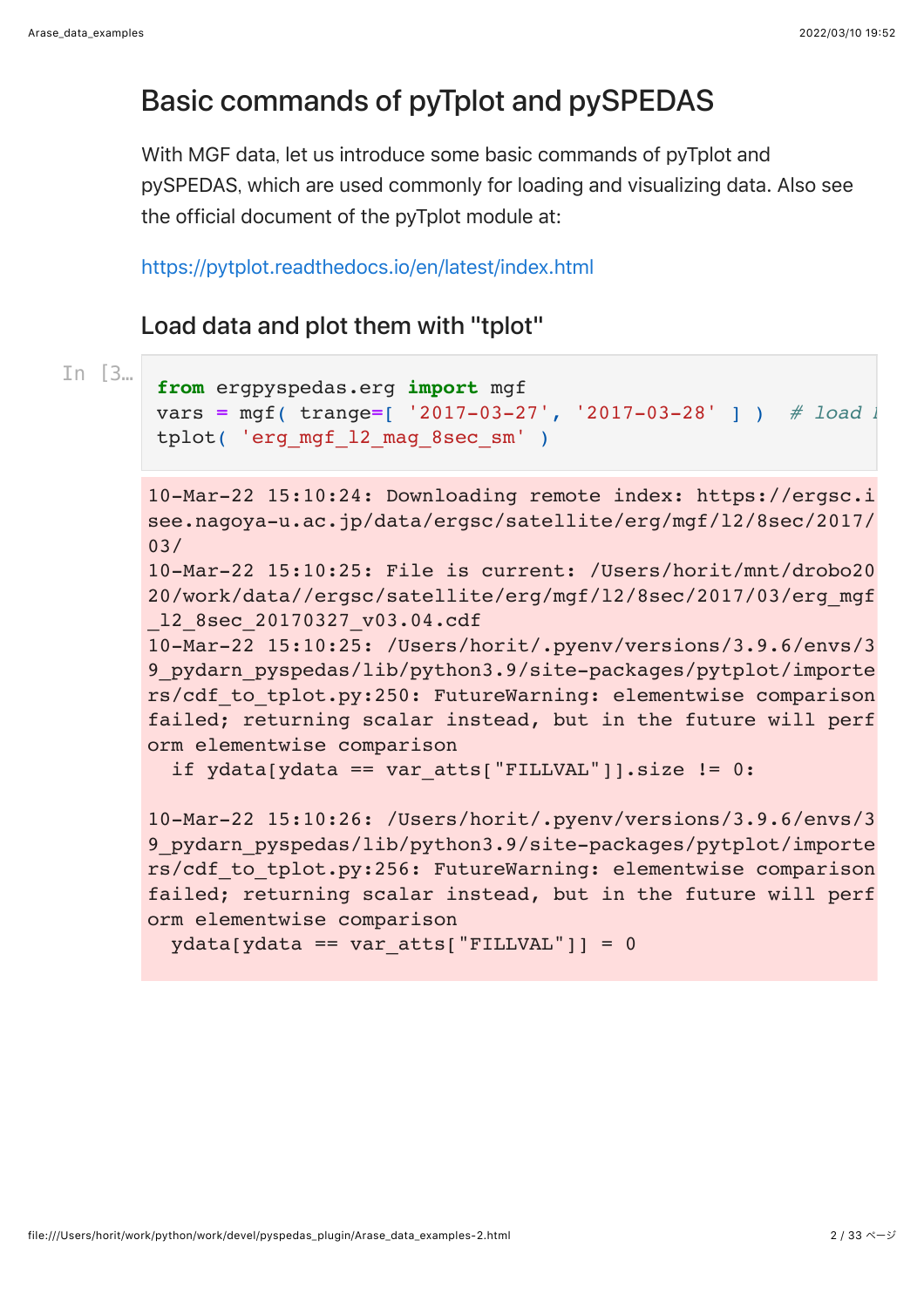#### \*\*\*\*\*\*\*\*\*\*\*\*\*

Exploration of Energization and Radiation in Geospace (ERG) M agnetic Field Experiment (MGF) Level 2 spin-averaged magnetic field data

Information about ERG MGF

#### PI: Ayako Matsuoka

Affiliation: Data Analysis Center for Geomagnetism and Space Magnetism, Graduate School of Science, Kyoto University, Kita shirakawa-Oiwake Cho, Sakyo-ku Kyoto 606-8502, Japan

```
RoR of ERG project common: https://ergsc.isee.nagoya-u.ac.jp/
data info/rules of the road.shtml.en
RoR of MGF L2: https://ergsc.isee.nagoya-u.ac.jp/mw/index.php
/ErgSat/Mgf
Contact: erg mgf_info at isee.nagoya-u.ac.jp
*************
```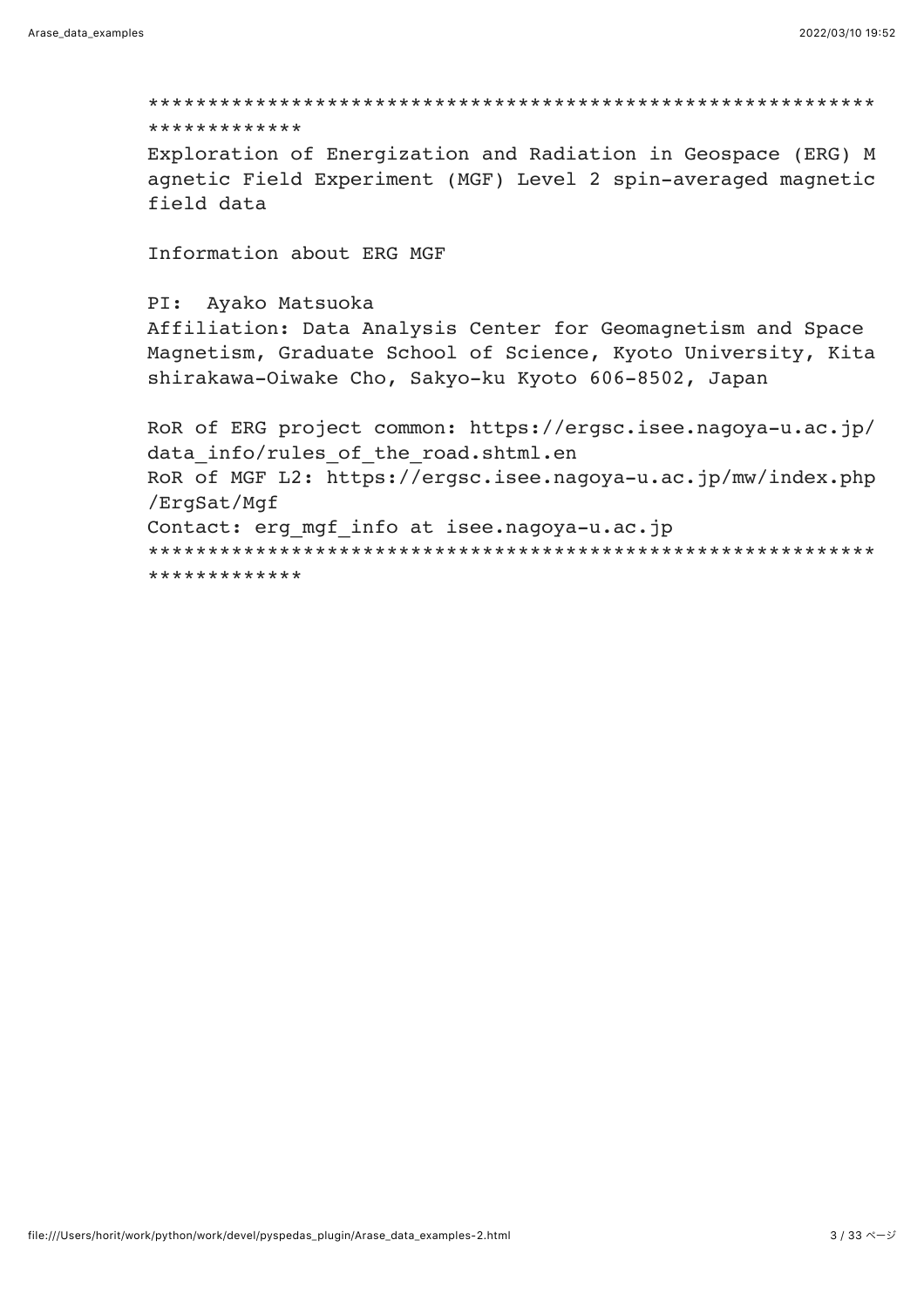

### Plot multiple tplot variables verticaly in a row on a window

In  $[4...]$ 

tplot( ['erg\_mgf\_12\_mag\_8sec\_sm', 'erg\_mgf\_12\_mag\_8sec\_gsm'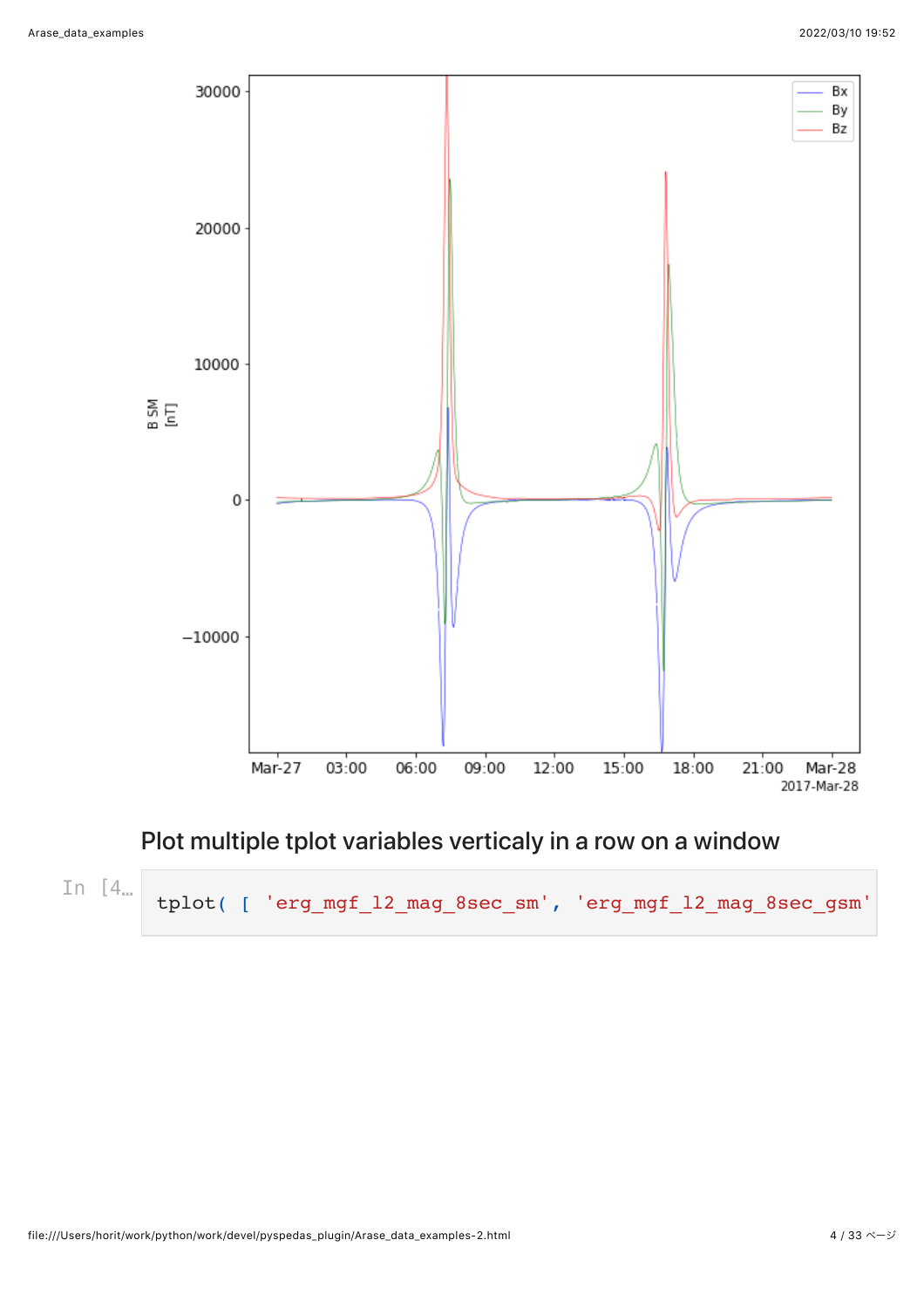

### Limit the time range of a plot: timespan()

In [6… pytplot**.**timespan( '2017-03-27 09:00:00', 6, keyword**=**'hours' ) tplot( [ 'erg\_mgf\_l2\_mag\_8sec\_sm', 'erg\_mgf\_l2\_mag\_8sec\_gsm'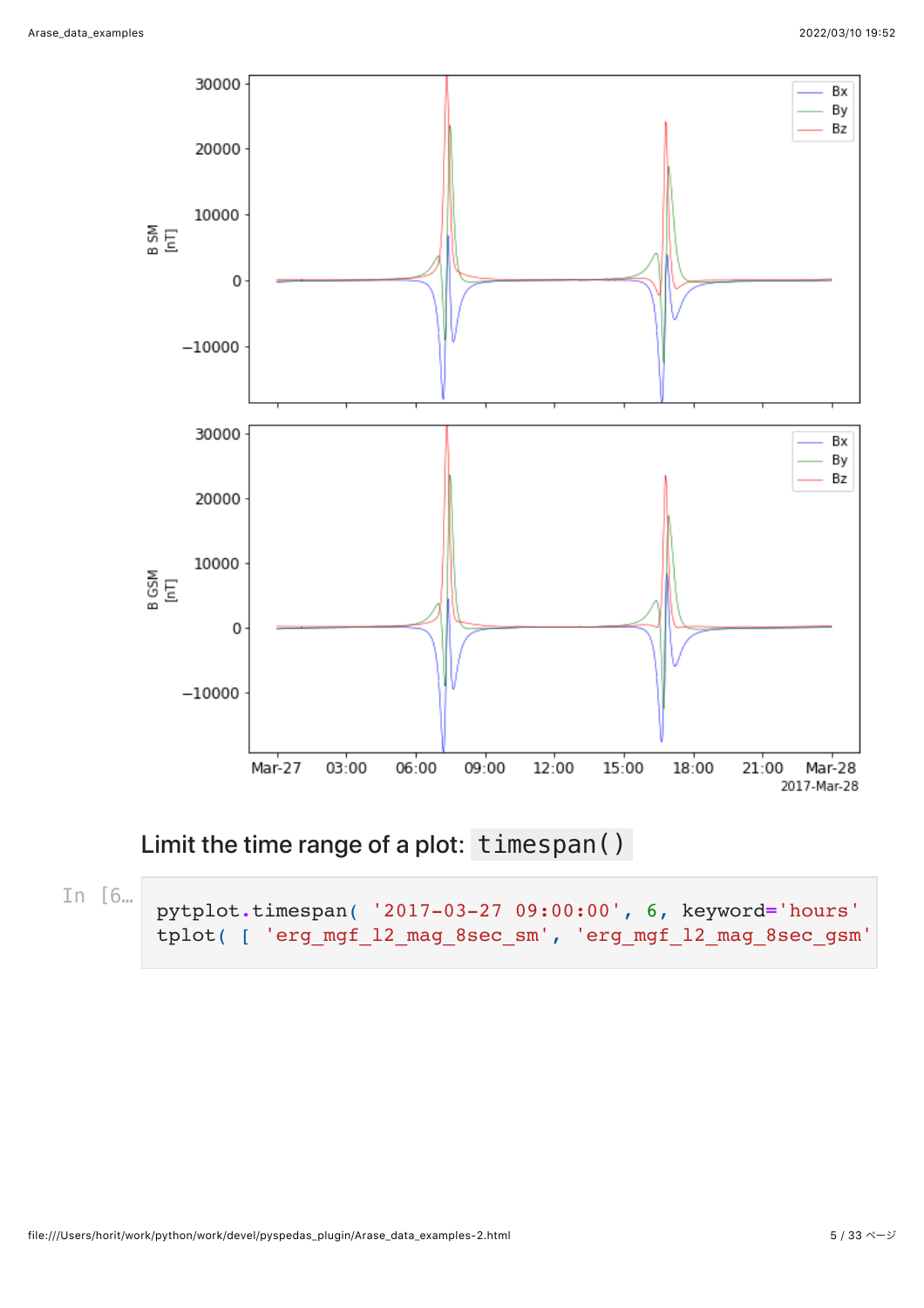

### Change the vertical scale of a plot: ylim

```
In [7… pytplot.ylim( 'erg_mgf_l2_mag_8sec_sm', -300., 300. )
       tplot( [ 'erg mgf 12 mag 8sec sm' ] )
```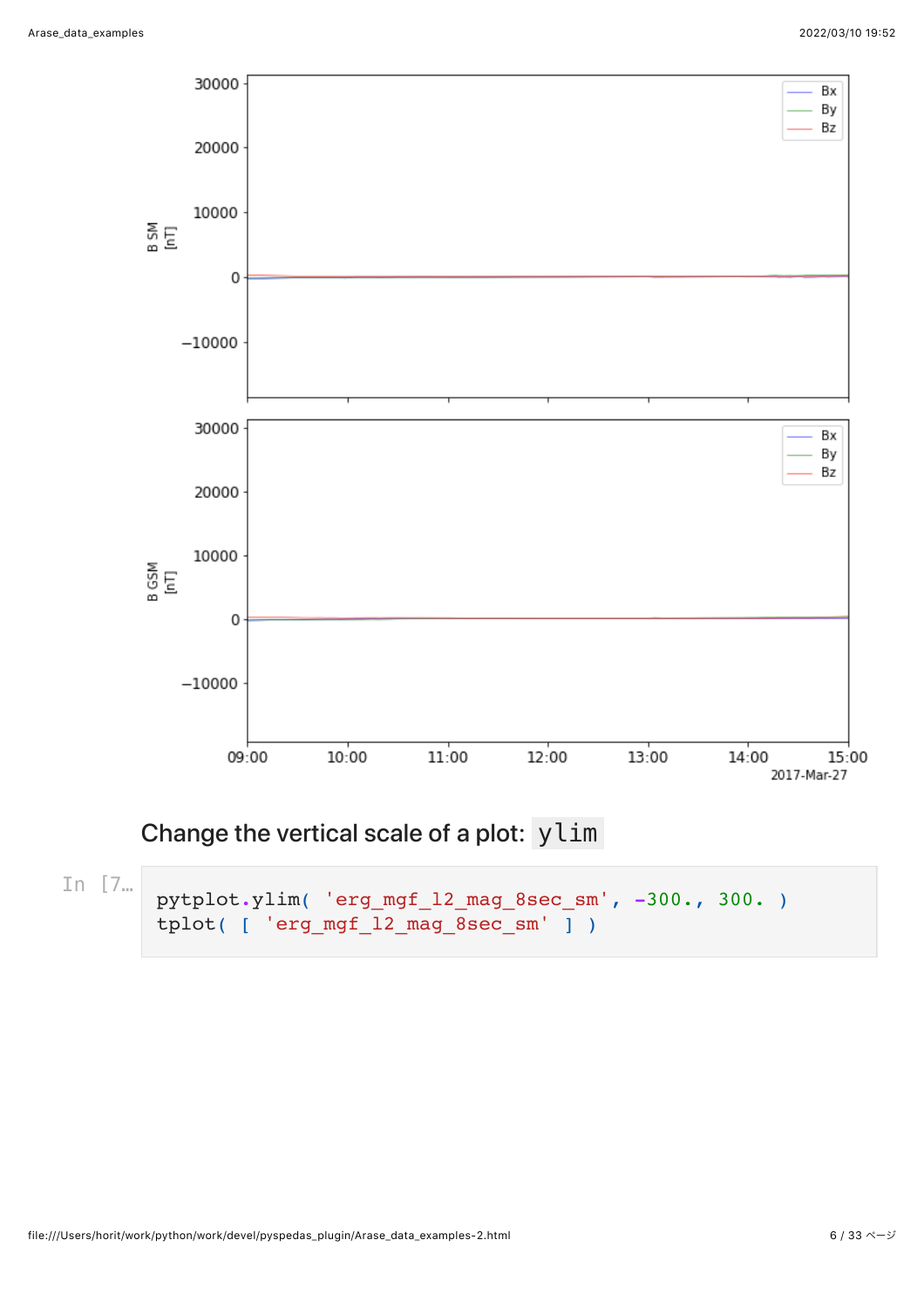

## Change the title of the vertical axis: options ()

In [8...<sup>]</sup> pytplot.options( 'erg\_mgf\_l2\_mag\_8sec\_sm', 'ytitle', 'MGF L<sup>1</sup> tplot( [ 'erg mgf 12 mag 8sec sm' ] )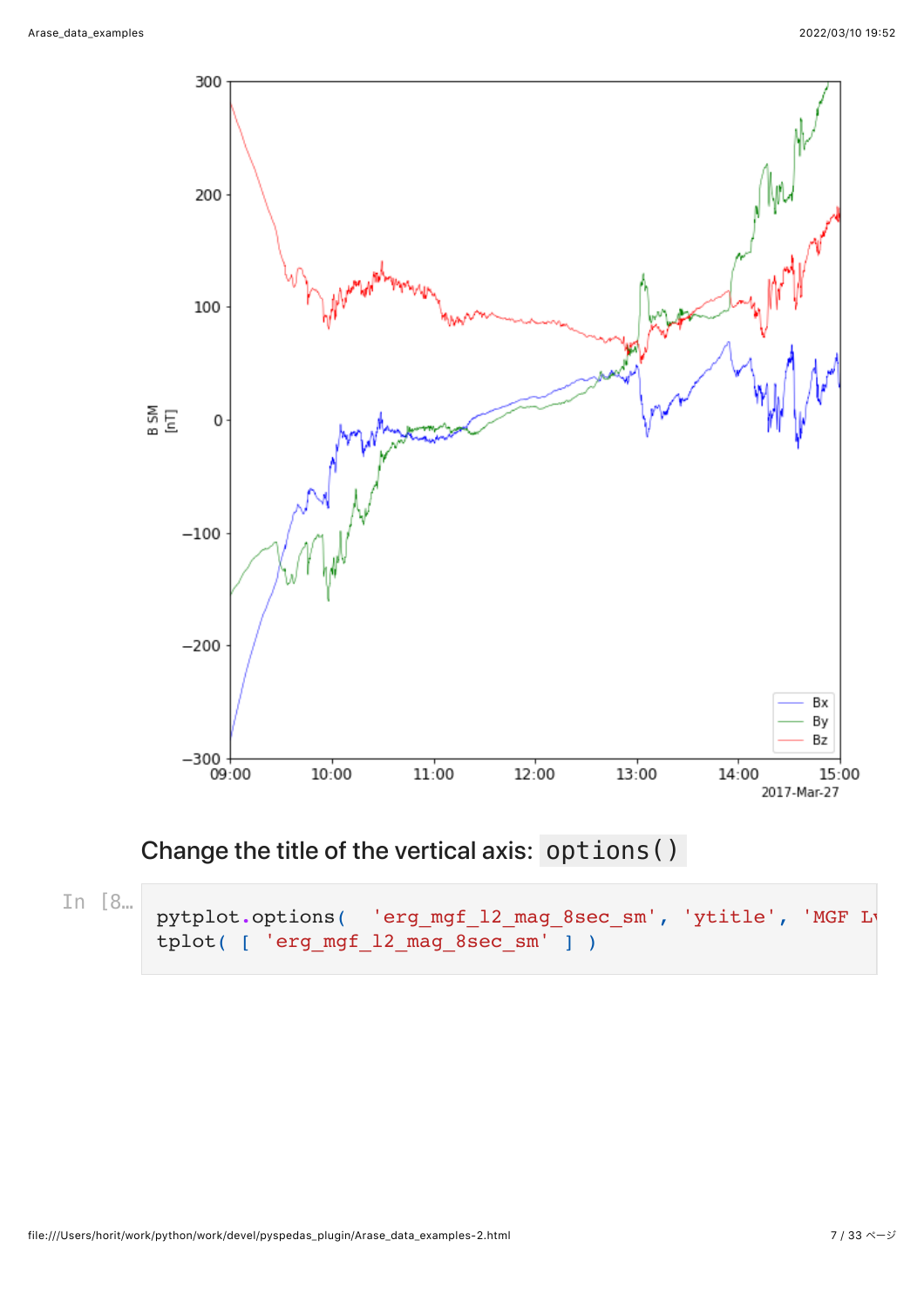

Change the contour scale for a spectrum-type plot:  $zlim()$ 

In [9… **from** ergpyspedas.erg **import** pwe\_ofa pwe\_ofa( trange**=**[ '2017-03-27 09:00:00', '2017-03-27 15:00:00' pytplot**.**zlim( 'erg\_pwe\_ofa\_l2\_spec\_E\_spectra\_132', 1e-7, 1e-2 tplot( 'erg pwe ofa 12 spec E spectra 132' )

```
10-Mar-22 15:21:58: Downloading remote index: https://ergsc.i
see.nagoya-u.ac.jp/data/ergsc/satellite/erg/pwe/ofa/l2/spec/2
017/03/
10-Mar-22 15:21:58: File is current: /Users/horit/mnt/drobo20
20/work/data//ergsc/satellite/erg/pwe/ofa/l2/spec/2017/03/erg
pwe_ofa_l2_spec_20170327_v02_01.cdf
```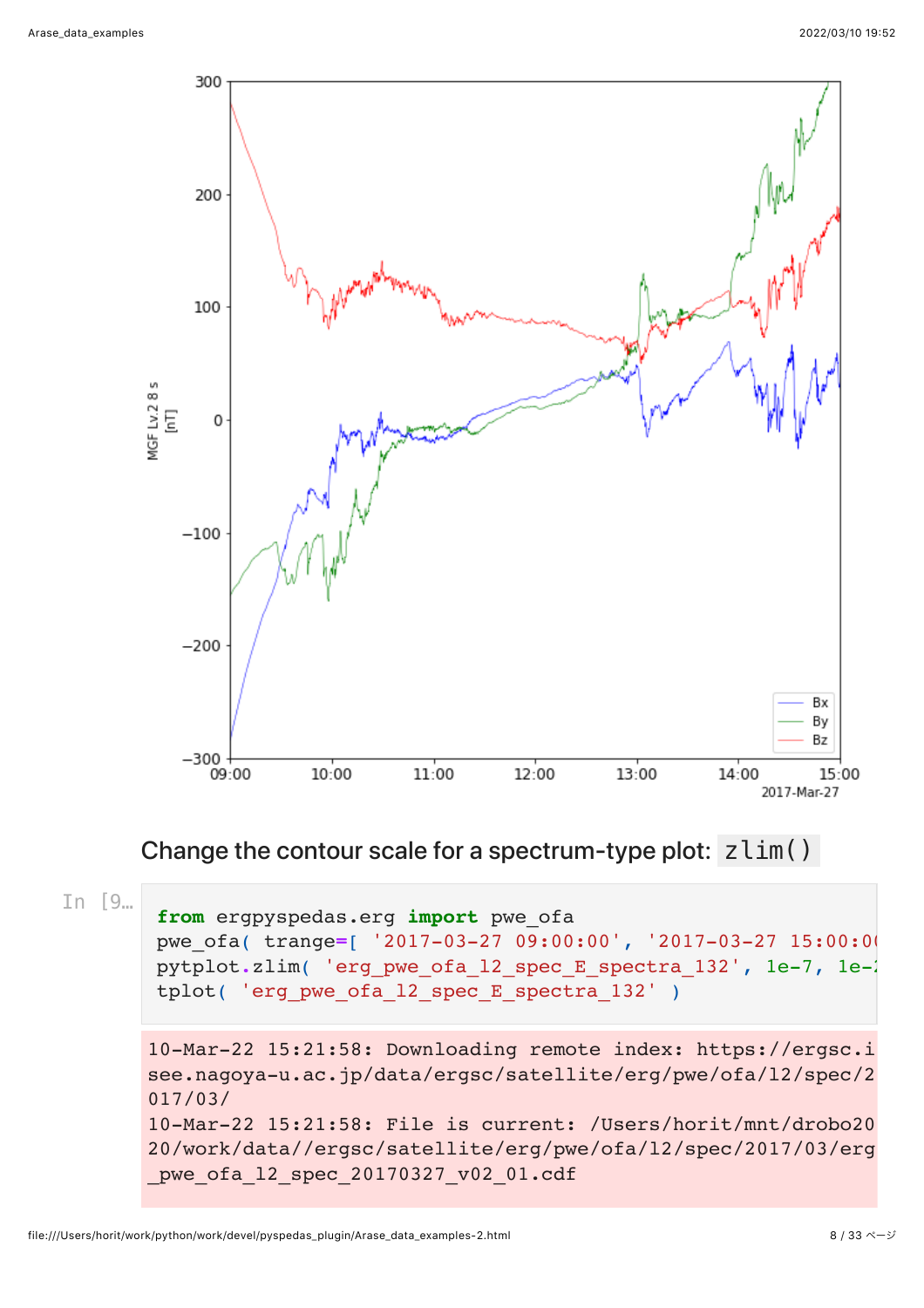10-Mar-22 15:21:59: /Users/horit/.pyenv/versions/3.9.6/envs/3 9 pydarn pyspedas/lib/python3.9/site-packages/pytplot/importe rs/cdf to tplot.py:250: FutureWarning: elementwise comparison failed; returning scalar instead, but in the future will perf orm elementwise comparison

if  $ydata[ydata == varatts["FILLVAL"]\text{].size} != 0:$ 

\*\*\*\*\*\*\*\*\*\*\*\*\*

Exploration of Energization and Radiation in Geospace (ERG) P lasma Wave Experiment (PWE) Onboard Frequency Analyzer (OFA) Level 2 spectrum data

Information about ERG PWE OFA

 $PI:$ Yoshiya Kasahara Affiliation: Kanazawa University

RoR of ERG project common: https://ergsc.isee.nagoya-u.ac.jp/ data info/rules of the road.shtml.en RoR of PWE/OFA: https://ergsc.isee.nagoya-u.ac.jp/mw/index.ph p/ErgSat/Pwe/Ofa

Contact: erg pwe info at isee.nagoya-u.ac.jp \*\*\*\*\*\*\*\*\*\*\*\*\*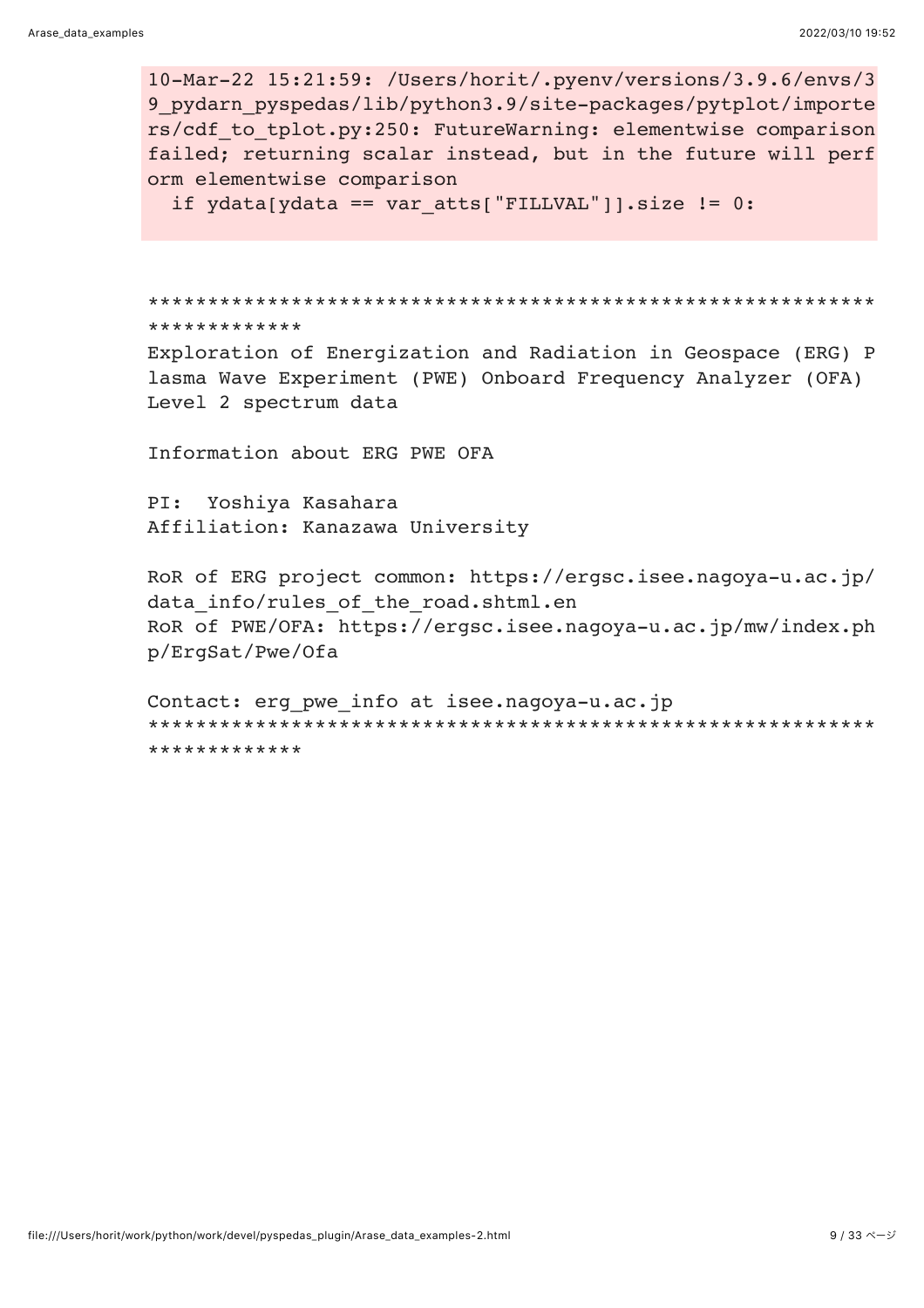

## Show the list of loaded tplot variables: tplot\_names()

In [1… vars **<sup>=</sup>** pytplot**.**tplot\_names()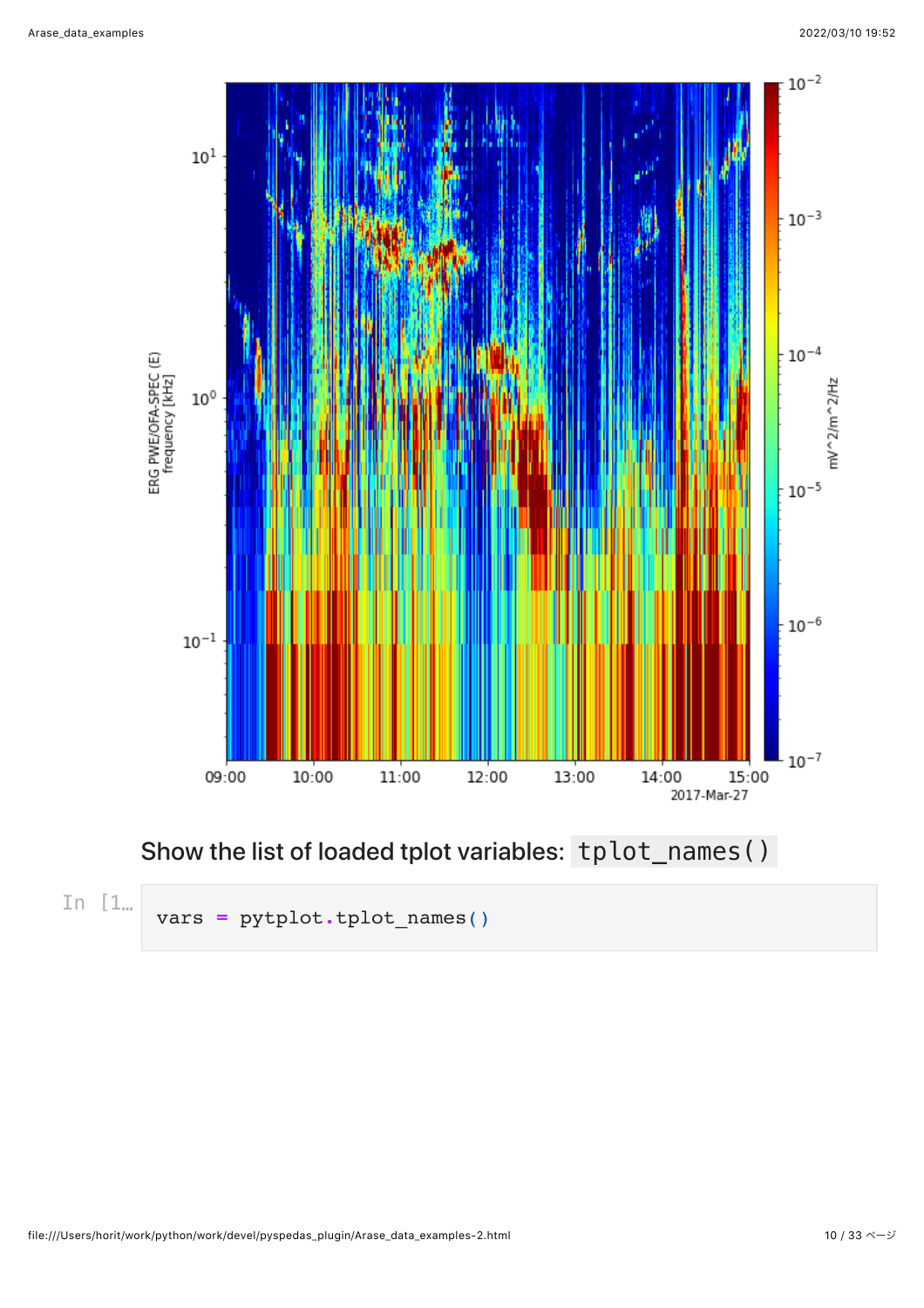```
0 : erg mgf 12 epoch 8sec
1 : erg mgf 12 mag 8sec dsi
2 : erg mgf 12 mag 8sec gse
3 : erg_mgf_l2_mag_8sec_gsm
4 : erg mgf 12 mag 8sec sm
5 : erg mgf 12 magt 8sec
6 : erg_mgf_l2_rmsd_8sec_dsi
7 : erg_mgf_l2_rmsd_8sec_gse
8 : erg mgf 12 rmsd 8sec gsm
9 : erg mgf 12 rmsd 8sec sm
10 : erg mgf 12 rmsd 8sec
11 : erg mgf 12 n rmsd 8sec
12 : erg mgf 12 dyn rng 8sec
13 : erg mgf 12 quality 8sec
14 : erg mgf 12 quality 8sec gc
15 : erg mgf 12 igrf 8sec dsi
16 : erg mgf 12 igrf 8sec gse
17 : erg mgf 12 igrf 8sec gsm
18 : erg mgf 12 igrf 8sec sm
19 : erg pwe ofa 12 spec epoch e132
20 : erg pwe ofa 12 spec E spectra 132
21 : erg pwe ofa 12 spec quality flag e132
22 : erg pwe ofa 12 spec epoch b132
23 : erg pwe ofa 12 spec B spectra 132
24 : erg pwe ofa 12 spec quality flag b132
```
#### Remove tplot variables that have been loaded

In [1… pytplot**.**del\_data( 'erg\_\*' ) vars **=** pytplot**.**tplot\_names()

### Load Arase satellite data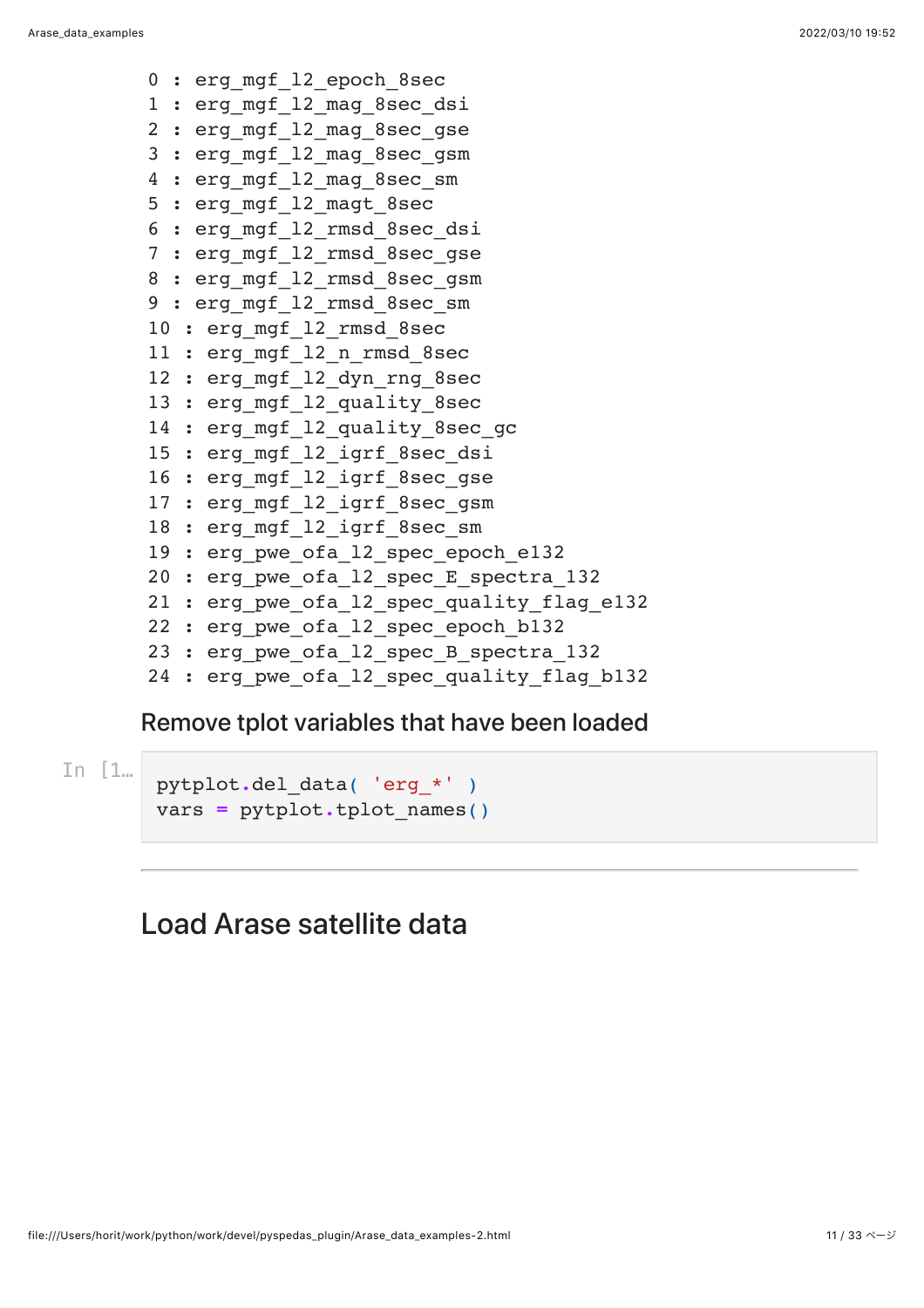In  $1$ <sup>m</sup> **from** ergpyspedas.erg **import** pwe hfa, pwe ofa, pwe efd, mgf, xepped, xepped, xepped, xepped, xepped, xepped, xepped, xepped, xepped, xepped, xepped, xepped, xepped, xepped, xepped, xepped, xepped, xepped, xepp pwe\_hfa( trange**=**['2017-04-05 00:00:00', '2017-04-06 00:00:00' pwe\_ofa( trange**=**['2017-04-05 00:00:00', '2017-04-06 00:00:00' pwe\_efd( trange**=**['2017-04-05 00:00:00', '2017-04-06 00:00:00' mgf( trange**=**['2017-04-05 00:00:00', '2017-04-06 00:00:00'] ) xep( trange=['2017-04-05 00:00:00', '2017-04-06 00:00:00'], hep( trange=['2017-04-05 00:00:00', '2017-04-06 00:00:00'], mepe( trange**=**['2017-04-05 00:00:00', '2017-04-06 00:00:00'], lepe( trange**=**['2017-04-05 00:00:00', '2017-04-06 00:00:00'], mepi\_nml( trange**=**['2017-04-05 00:00:00', '2017-04-06 00:00:00' lepi( trange**=**['2017-04-05 00:00:00', '2017-04-06 00:00:00'],

> 10-Mar-22 16:13:47: Downloading remote index: https://ergsc.i see.nagoya-u.ac.jp/data/ergsc/satellite/erg/pwe/hfa/l2/spec/l ow/2017/04/

> 10-Mar-22 16:13:47: File is current: /Users/horit/mnt/drobo20 20/work/data//ergsc/satellite/erg/pwe/hfa/l2/spec/low/2017/04 /erg pwe hfa 12 spec low 20170405  $v$ 01 02.cdf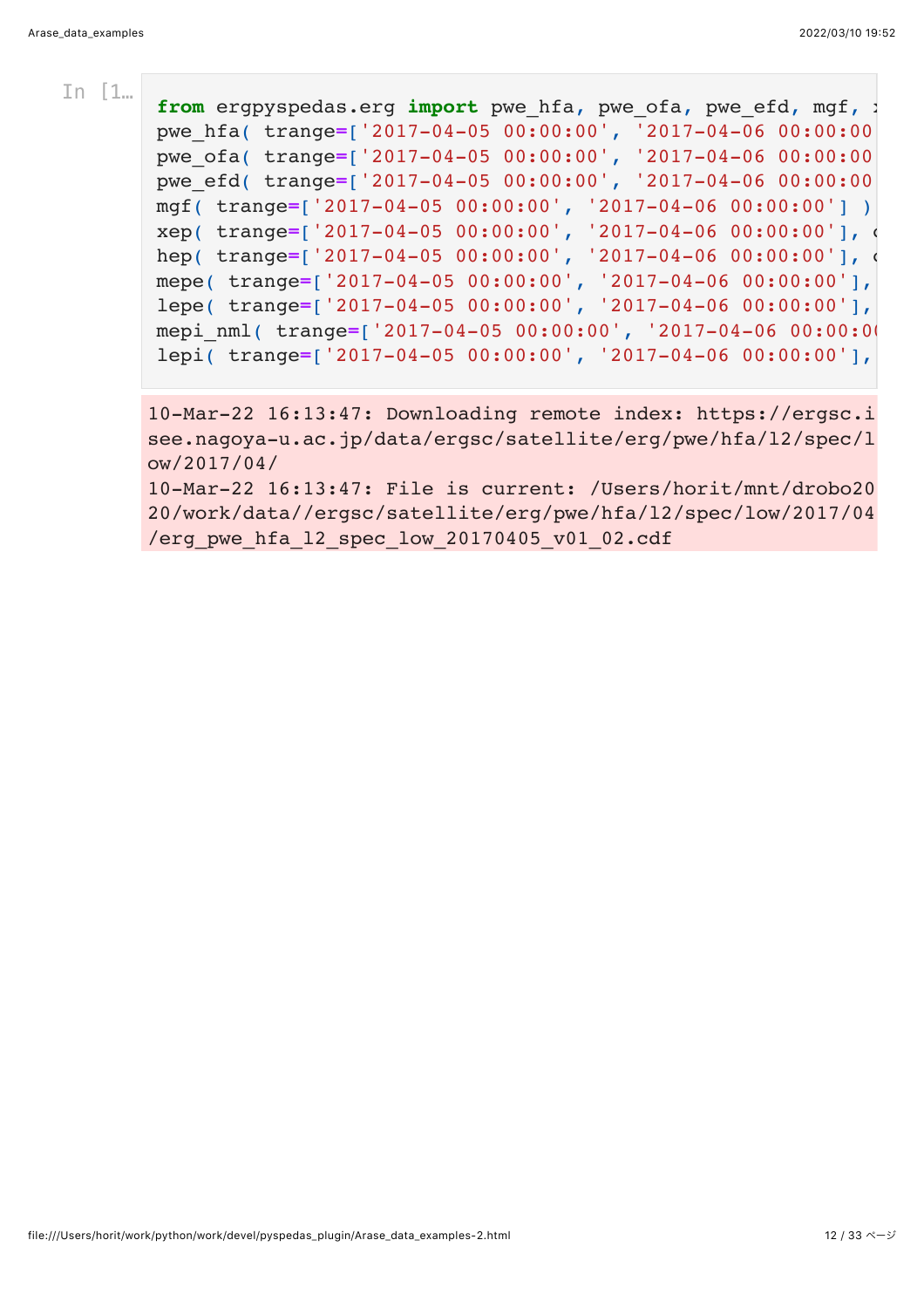Conflicting size for at least one dimension Could not create coordinate v1\_dim for variable erg\_pwe\_hfa\_1 2 low spectra eu ev Could not create coordinate v2 dim for variable erg pwe hfa l 2 low spectra eu ev Conflicting size for at least one dimension Could not create coordinate v1 dim for variable erg pwe hfa l 2 low spectra eu bq Could not create coordinate v2 dim for variable erg pwe hfa l 2 low spectra eu bg Conflicting size for at least one dimension Could not create coordinate v1 dim for variable erg pwe hfa l 2 low spectra ev bg Could not create coordinate v2 dim for variable erg pwe hfa l 2 low spectra ev bg

\*\*\*\*\*\*\*\*\*\*\*\*\*

Exploration of Energization and Radiation in Geospace (ERG) P lasma Wave Experiment (PWE) Electric Field Data (HFA) Level 2 spectrum data

Information about ERG PWE HFA

PI: Yoshiya Kasahara Affiliation: Kanazawa University

RoR of ERG project common: https://ergsc.isee.nagoya-u.ac.jp/ data info/rules of the road.shtml.en RoR of PWE/HFA: https://ergsc.isee.nagoya-u.ac.jp/mw/index.ph p/ErgSat/Pwe/Hfa

Contact: erg pwe info at isee.nagoya-u.ac.jp **+++++++++++++++**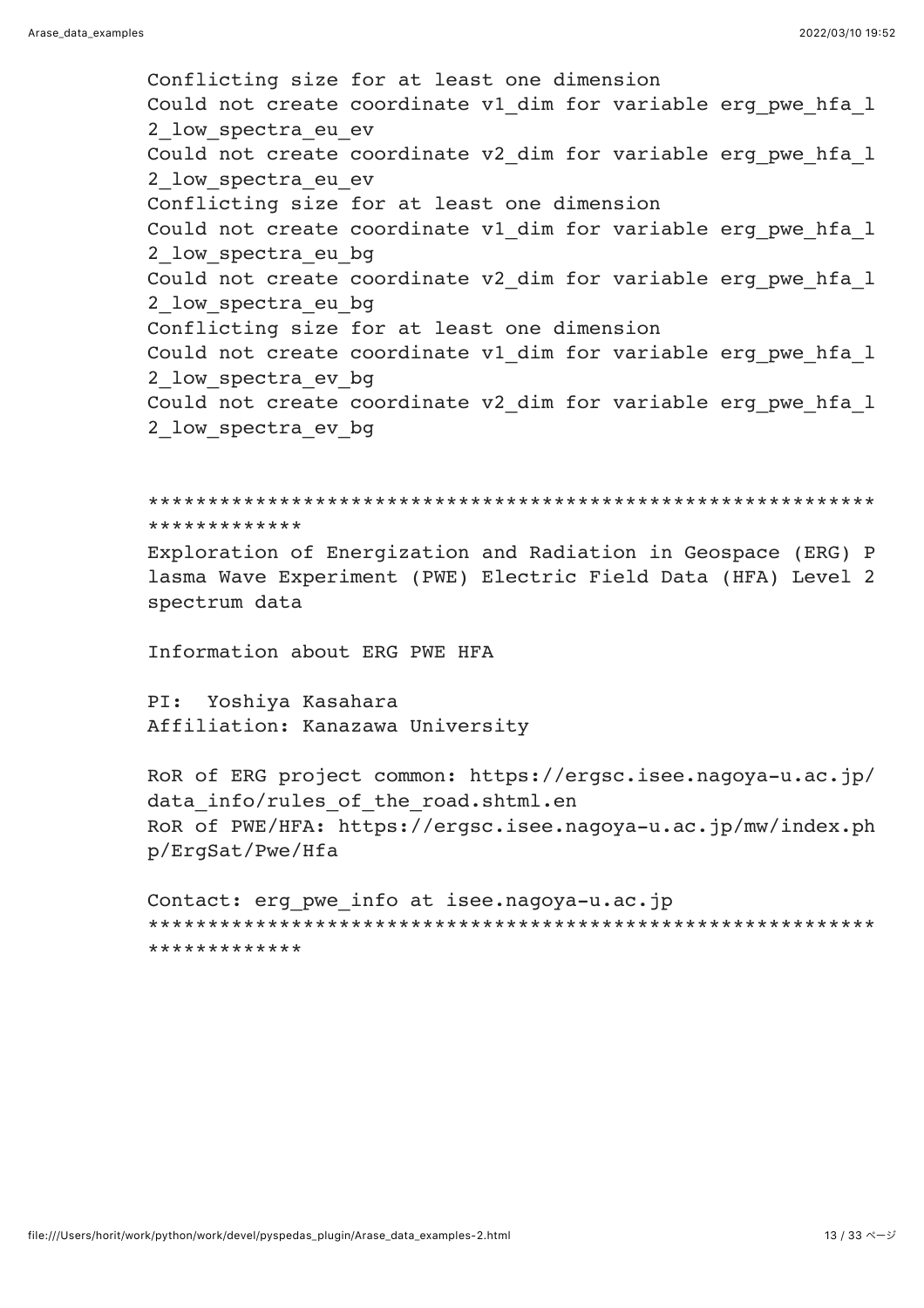10-Mar-22 16:13:50: Downloading remote index: https://ergsc.i see.nagoya-u.ac.jp/data/ergsc/satellite/erg/pwe/ofa/l2/spec/2 017/04/ 10-Mar-22 16:13:50: File is current: /Users/horit/mnt/drobo20 20/work/data//ergsc/satellite/erg/pwe/ofa/l2/spec/2017/04/erg pwe ofa 12 spec 20170405 v02 01.cdf 10-Mar-22 16:13:52: Downloading remote index: https://ergsc.i see.nagoya-u.ac.jp/data/ergsc/satellite/erg/pwe/efd/l2/spec/2 017/04/ 10-Mar-22 16:13:52: File is current: /Users/horit/mnt/drobo20 20/work/data//ergsc/satellite/erg/pwe/efd/l2/spec/2017/04/erg pwe efd 12 spec 20170405 v02 02.cdf

```
*************************************************************
*************
```
Exploration of Energization and Radiation in Geospace (ERG) P lasma Wave Experiment (PWE) Onboard Frequency Analyzer (OFA) Level 2 spectrum data

Information about ERG PWE OFA

PI: Yoshiya Kasahara Affiliation: Kanazawa University

RoR of ERG project common: https://ergsc.isee.nagoya-u.ac.jp/ data info/rules of the road.shtml.en RoR of PWE/OFA: https://ergsc.isee.nagoya-u.ac.jp/mw/index.ph p/ErgSat/Pwe/Ofa

```
Contact: erg_pwe_info at isee.nagoya-u.ac.jp
*************************************************************
*************
```

```
10-Mar-22 16:13:53: Downloading remote index: https://ergsc.i
see.nagoya-u.ac.jp/data/ergsc/satellite/erg/mgf/l2/8sec/2017/
04/
10-Mar-22 16:13:53: File is current: /Users/horit/mnt/drobo20
20/work/data//ergsc/satellite/erg/mgf/l2/8sec/2017/04/erg_mgf
_l2_8sec_20170405_v03.04.cdf
```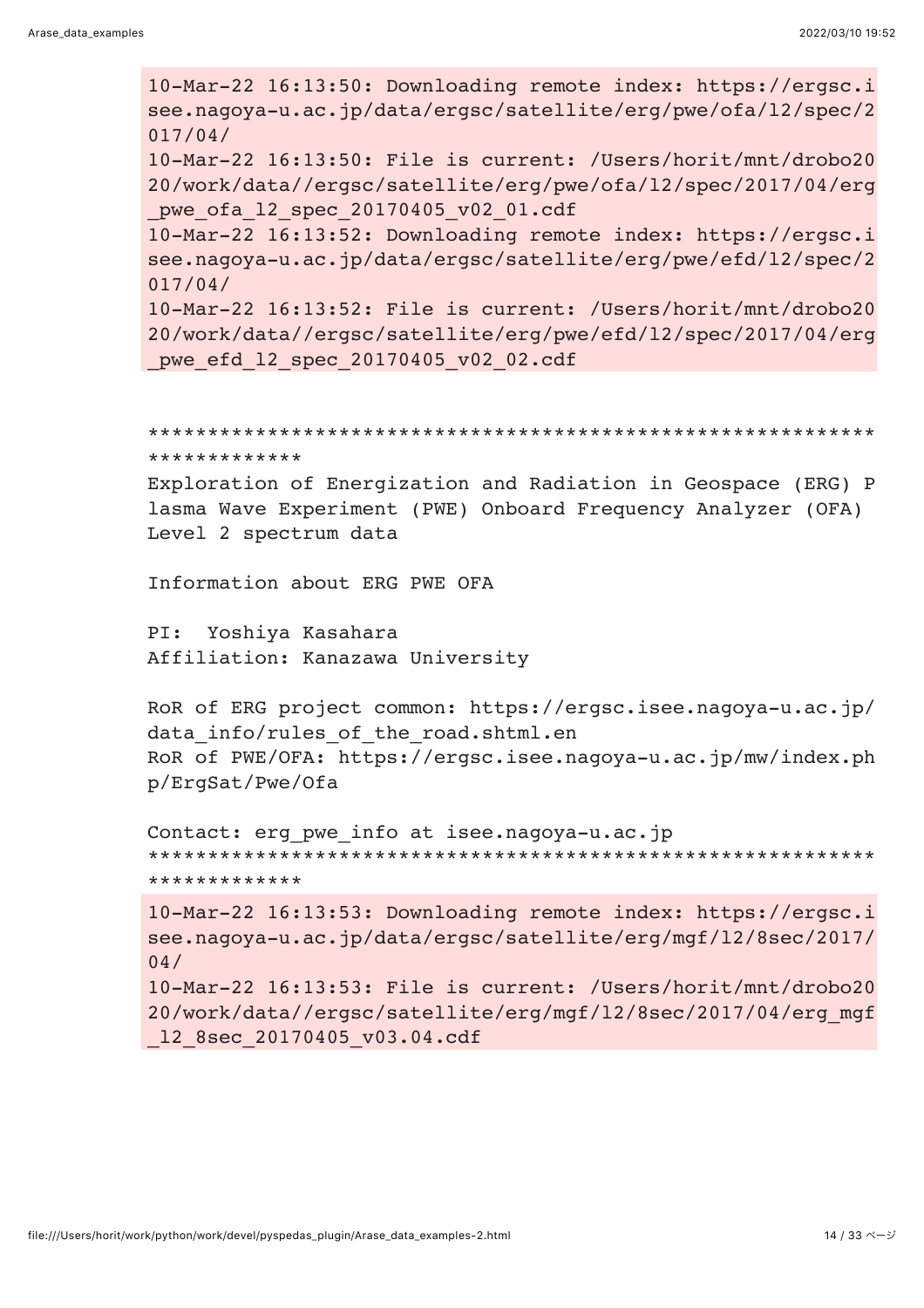\*\*\*\*\*\*\*\*\*\*\*\*\*\*\*\*\*\*\*\*\*\*\*\*\*\*\*\*\*\*\*\*\*\*\*\*\*\*\*\*\*\*\*\*\*\*\*\*\*\*\*\*\*\*\*\*\*\*\*\*\* \*\*\*\*\*\*\*\*\*\*\*\*\*

Exploration of Energization and Radiation in Geospace (ERG) P lasma Wave Experiment (PWE) Electric Field Data (EFD) Level 2 spectrum data

Information about ERG PWE EFD

PI: Yoshiya Kasahara Affiliation: Kanazawa University

RoR of ERG project common: https://ergsc.isee.nagoya-u.ac.jp/ data info/rules of the road.shtml.en RoR of PWE/EFD: https://ergsc.isee.nagoya-u.ac.jp/mw/index.ph p/ErgSat/Pwe/Efd

```
Contact: erg_pwe_info at isee.nagoya-u.ac.jp
*************************************************************
*************
```
10-Mar-22 16:13:55: Downloading remote index: https://ergsc.i see.nagoya-u.ac.jp/data/ergsc/satellite/erg/xep/l2/omniflux/2 017/04/

10-Mar-22 16:13:55: File is current: /Users/horit/mnt/drobo20 20/work/data//ergsc/satellite/erg/xep/l2/omniflux/2017/04/erg \_xep\_l2\_omniflux\_20170405\_v01\_00.cdf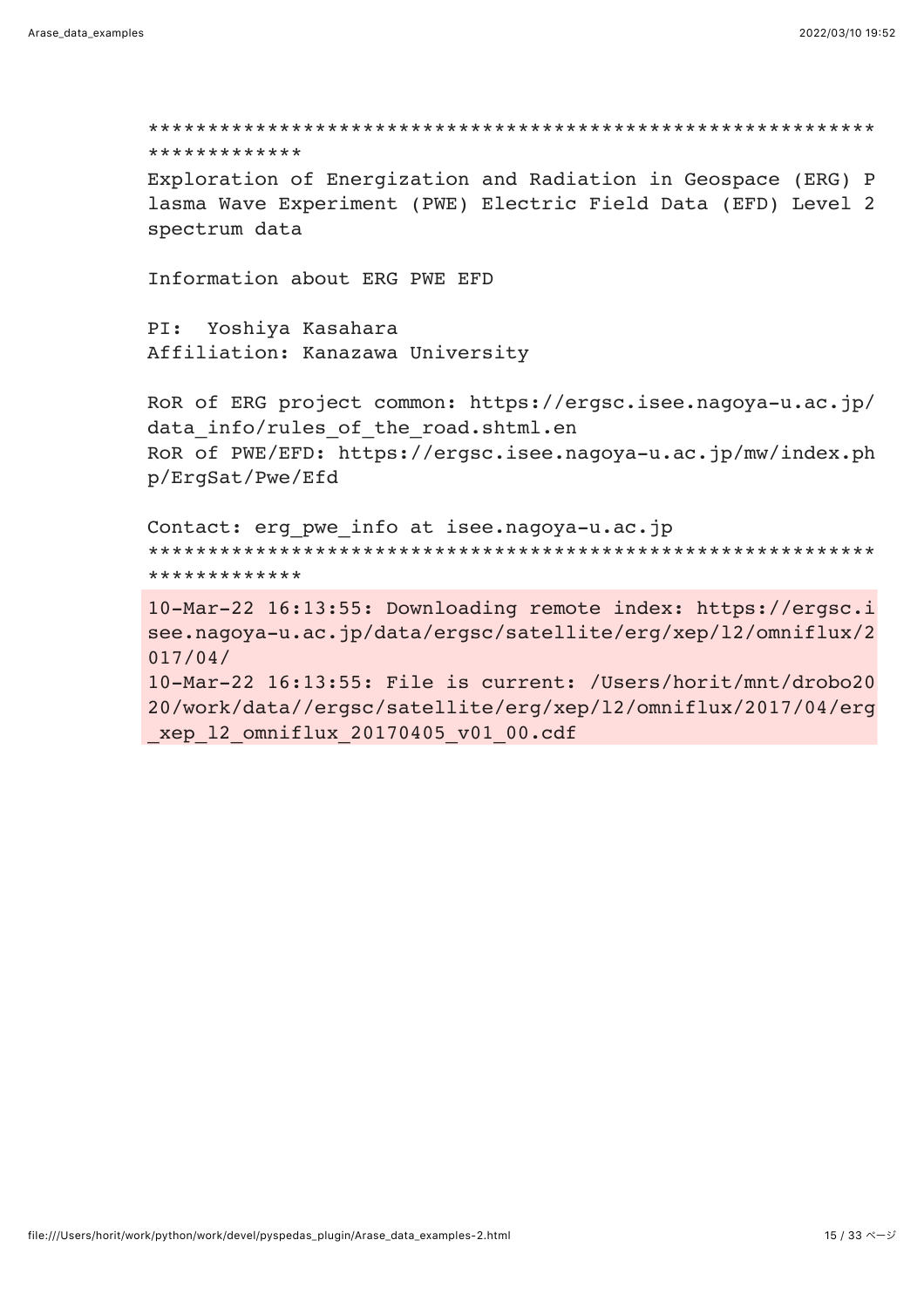#### \*\*\*\*\*\*\*\*\*\*\*\*\*

Exploration of Energization and Radiation in Geospace (ERG) M agnetic Field Experiment (MGF) Level 2 spin-averaged magnetic field data

Information about ERG MGF

#### PI: Ayako Matsuoka

Affiliation: Data Analysis Center for Geomagnetism and Space Magnetism, Graduate School of Science, Kyoto University, Kita shirakawa-Oiwake Cho, Sakyo-ku Kyoto 606-8502, Japan

```
RoR of ERG project common: https://ergsc.isee.nagoya-u.ac.jp/
data info/rules of the road.shtml.en
RoR of MGF L2: https://ergsc.isee.nagoya-u.ac.jp/mw/index.php
/ErgSat/Mgf
Contact: erg mgf info at isee.nagoya-u.ac.jp
```
\*\*\*\*\*\*\*\*\*\*\*\*\*

10-Mar-22 16:13:55: /Users/horit/.pyenv/versions/3.9.6/envs/3 9 pydarn pyspedas/lib/python3.9/site-packages/pytplot/importe rs/cdf to tplot.py:250: FutureWarning: elementwise comparison failed; returning scalar instead, but in the future will perf orm elementwise comparison

if  $ydata[ydata == varatts["FILLVAL"]] . size != 0:$ 

10-Mar-22 16:13:55: Downloading remote index: https://ergsc.i see.nagoya-u.ac.jp/data/ergsc/satellite/erg/hep/12/omniflux/2  $017/04/$ 

10-Mar-22 16:13:55: Downloading https://ergsc.isee.nagoya-u.a c.jp/data/ergsc/satellite/erg/hep/12/omniflux/2017/04/erg hep 12 omniflux 20170405 v03 01.cdf to /Users/horit/mnt/drobo202 0/work/data//ergsc/satellite/erg/hep/12/omniflux/2017/04/erg hep 12 omniflux 20170405 v03 01.cdf

10-Mar-22 16:13:55: Download complete: /Users/horit/mnt/drobo 2020/work/data//ergsc/satellite/erg/hep/l2/omniflux/2017/04/e rg hep 12 omniflux 20170405 v03 01.cdf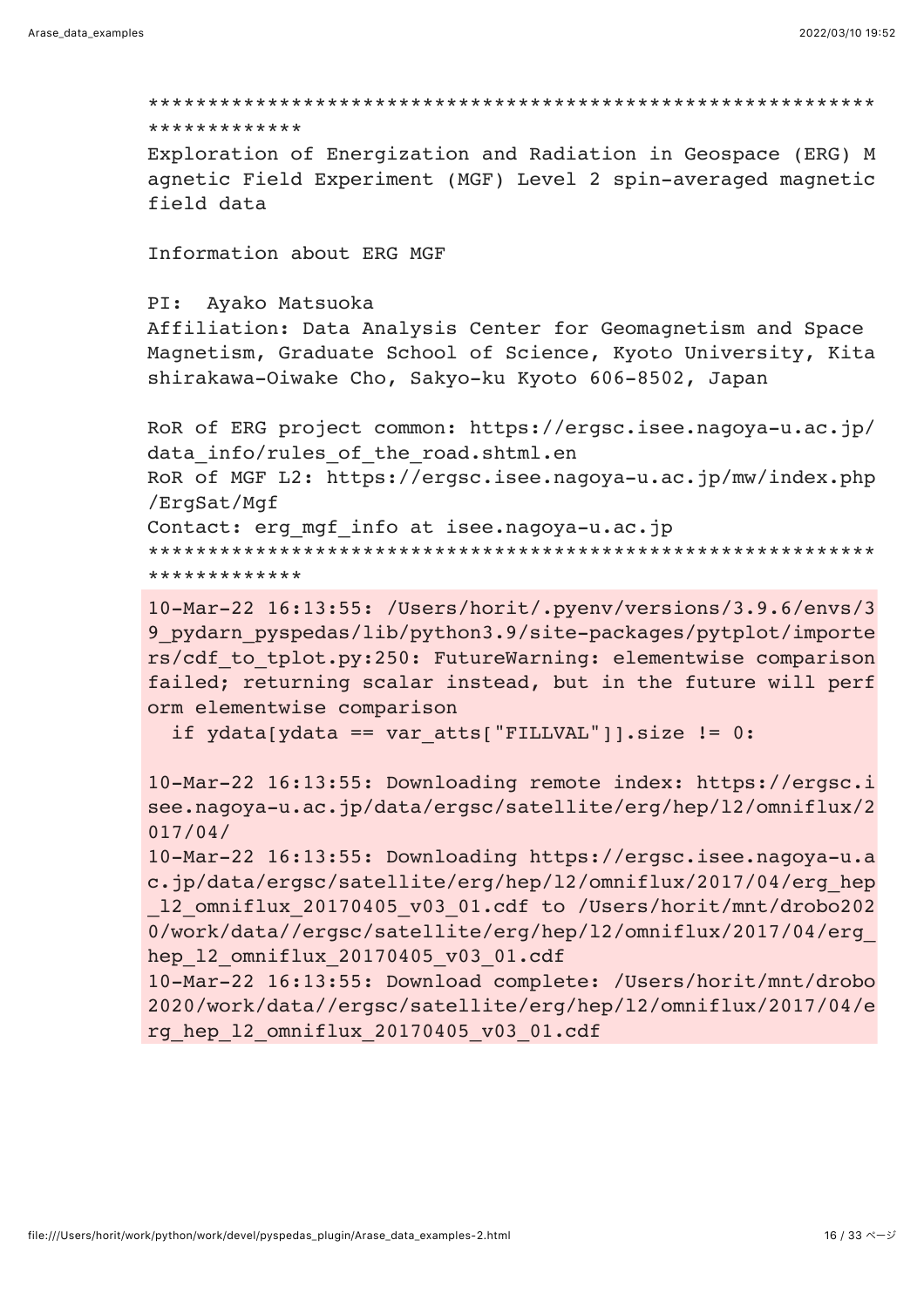```
*************
Exploration of Energization and Radiation in Geospace (ERG) E
xtremely High-Energy Electron Experiment (XEP) Level 2 extrem
ely high energy electron data
Information about ERG XEP
PI: Nana Higashio
Affiliation: Space Environment Group, Aerospace Research and
Development Directorate, Tsukuba Space Center, Japan Aerospac
e Exploration Agency, 2-1-1 Sengen, Tsukuba, Ibaraki 305-8505
, Japan
RoR of ERG project common: https://ergsc.isee.nagoya-u.ac.jp/
data info/rules of the road.shtml.en
RoR of XEP: https://ergsc.isee.nagoya-u.ac.jp/mw/index.php/Er
qSat/Xep
Contact: erg xep info at isee.nagoya-u.ac.jp
*************
10-Mar-22 16:13:56: Downloading remote index: https://ergsc.i
see.nagoya-u.ac.jp/data/ergsc/satellite/erg/mepe/12/omniflux/
2017/04/10-Mar-22 16:13:56: File is current: /Users/horit/mnt/drobo20
20/work/data//ergsc/satellite/erg/mepe/12/omniflux/2017/04/er
```

```
g mepe 12 omniflux 20170405 v01 02.cdf
```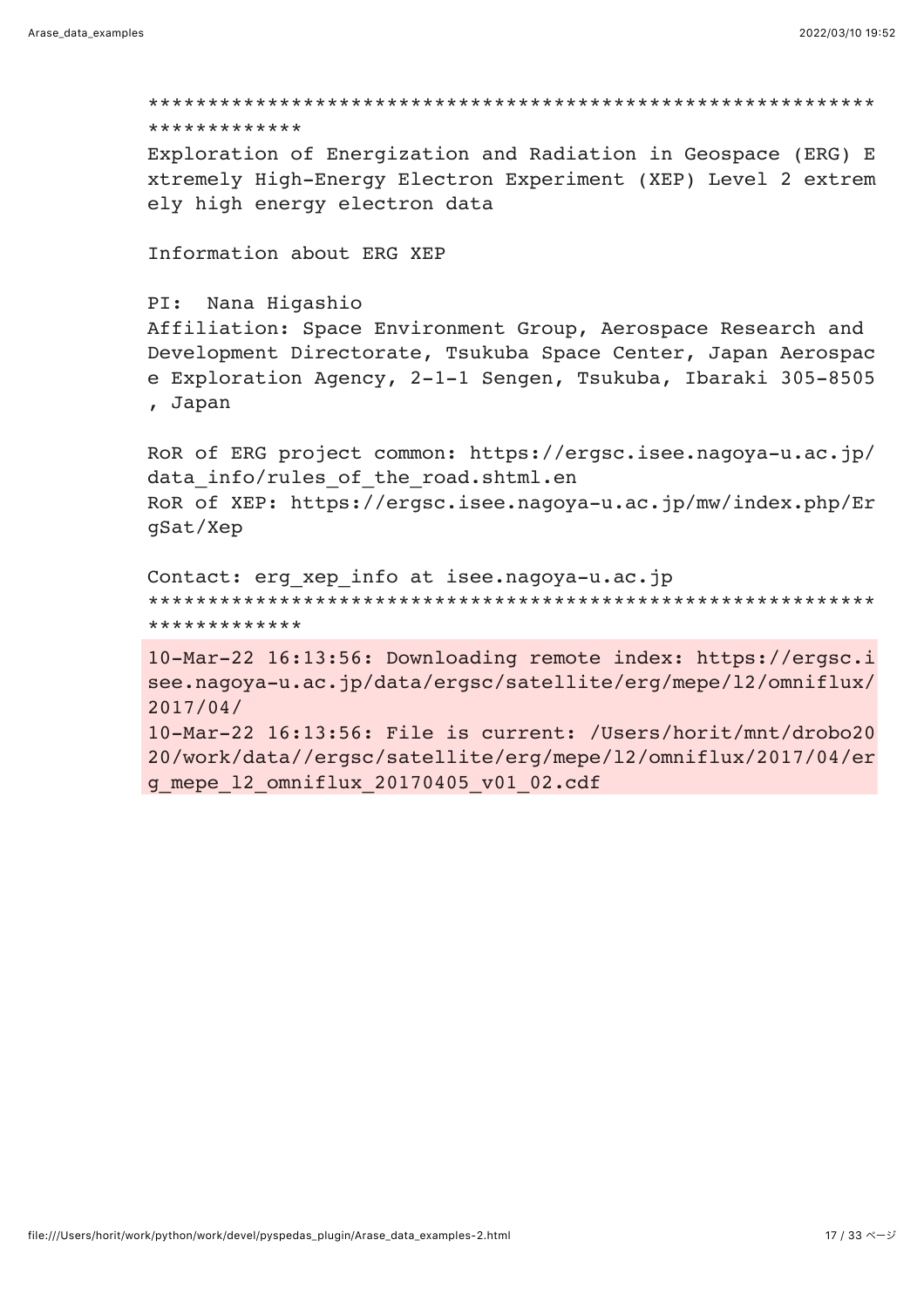\*\*\*\*\*\*\*\*\*\*\*\*\* Exploration of Energization and Radiation in Geospace (ERG) H igh-energy electron experiments (HEP) Level-2 omni flux data Takefumi Mitani  $PI:$ Affiliation: ISAS, JAXA - The rules of the road (RoR) common to the ERG project: https://ergsc.isee.nagoya-u.ac.jp/data info/rules of t he road.shtml.en - RoR for HEP data: https://ergsc.isee.nagoya-u.ac.jp/mw/inde x.php/ErgSat/Hep Contact: erg hep info at isee.nagoya-u.ac.jp \*\*\*\*\*\*\*\*\*\*\*\*\* 10-Mar-22 16:13:56: Downloading remote index: https://ergsc.i see.nagoya-u.ac.jp/data/ergsc/satellite/erg/lepe/12/omniflux/  $2017/04/$ 10-Mar-22 16:13:56: File is current: /Users/horit/mnt/drobo20 20/work/data//ergsc/satellite/erg/lepe/12/omniflux/2017/04/er g lepe 12 omniflux 20170405 v03 01.cdf \*\*\*\*\*\*\*\*\*\*\*\*\* Exploration of Energization and Radiation in Geospace (ERG) M edium Energy Particle experiments - electron analyzer (MEP-e) electron omni flux data Satoshi Kasahara  $PI:$ Affiliation: The University of Tokyo - The rules of the road (RoR) common to the ERG project: https://ergsc.isee.nagoya-u.ac.jp/data info/rules of th e road.shtml.en - RoR for MEP-e data: https://ergsc.isee.nagoya-u.ac.jp/mw/i ndex.php/ErgSat/Mepe Contact: erg mep info at isee.nagoya-u.ac.jp \*\*\*\*\*\*\*\*\*\*\*\*\*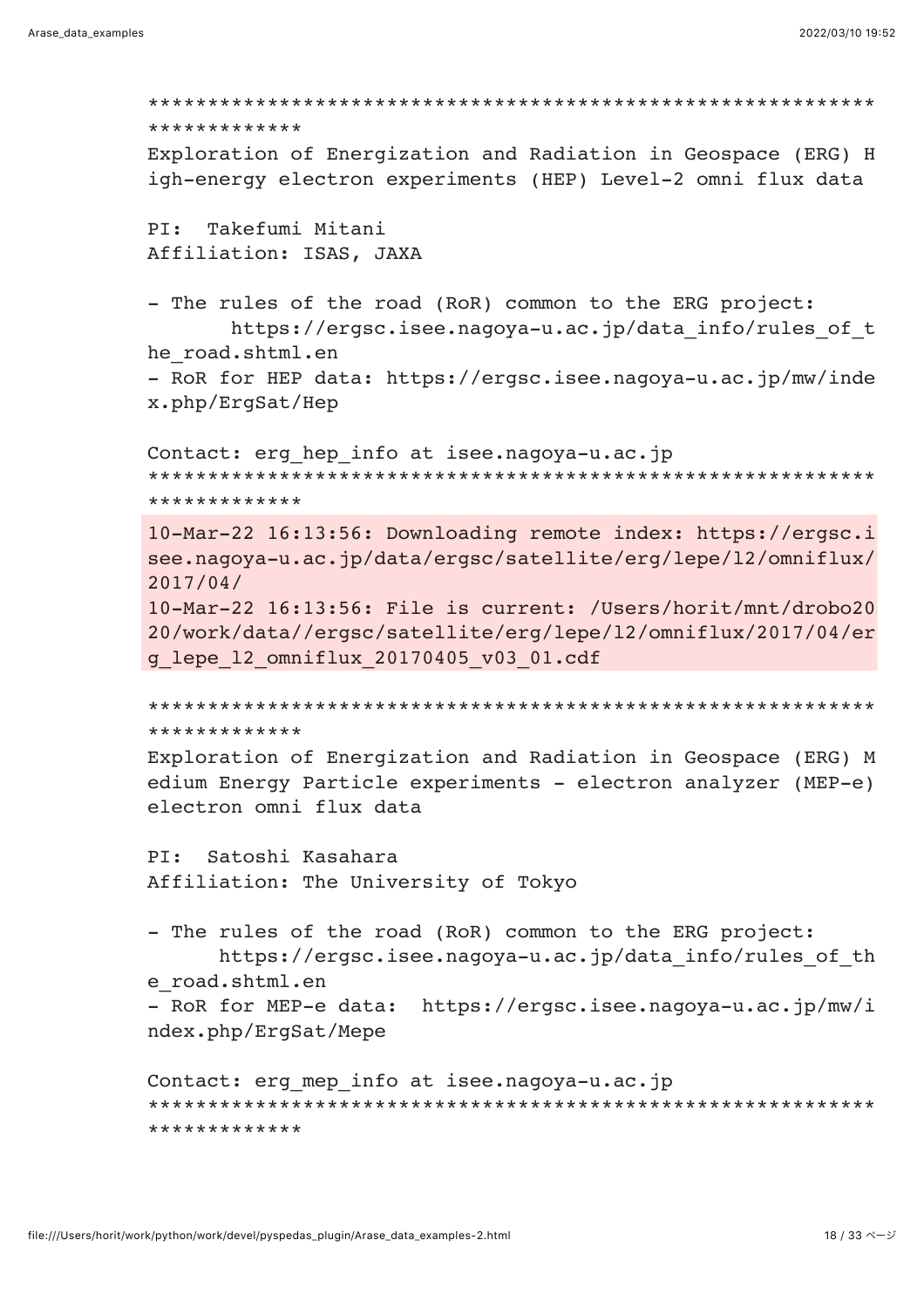10-Mar-22 16:13:56: Downloading remote index: https://ergsc.i see.nagoya-u.ac.jp/data/ergsc/satellite/erg/mepi/12/omniflux/  $2017/04/$ 10-Mar-22 16:13:56: File is current: /Users/horit/mnt/drobo20 20/work/data//ergsc/satellite/erg/mepi/l2/omniflux/2017/04/er g mepi 12 omniflux 20170405 v02 01.cdf \*\*\*\*\*\*\*\*\*\*\*\*\* Exploration of Energization and Radiation in Geospace (ERG) L ow-Energy Particle experiments - electron analyzer (LEP-e) Le vel 2 omni electron flux data Information about ERG LEPe Shiang-Yu Wang  $PI:$ Affiliation: Academia Sinica, Taiwan RoR of ERG project common: https://ergsc.isee.nagoya-u.ac.jp/ data info/rules of the road.shtml.en RoR of LEPe L2: https://ergsc.isee.nagoya-u.ac.jp/mw/index.ph p/ErgSat/Lepe Contact: erg lepe info at isee.nagoya-u.ac.jp \*\*\*\*\*\*\*\*\*\*\*\*\* 10-Mar-22 16:13:58: Downloading remote index: https://ergsc.i see.nagoya-u.ac.jp/data/ergsc/satellite/erg/lepi/12/omniflux/  $2017/04/$ 10-Mar-22 16:13:58: File is current: /Users/horit/mnt/drobo20 20/work/data//ergsc/satellite/erg/lepi/12/omniflux/2017/04/er g lepi 12 omniflux 20170405 v03 00.cdf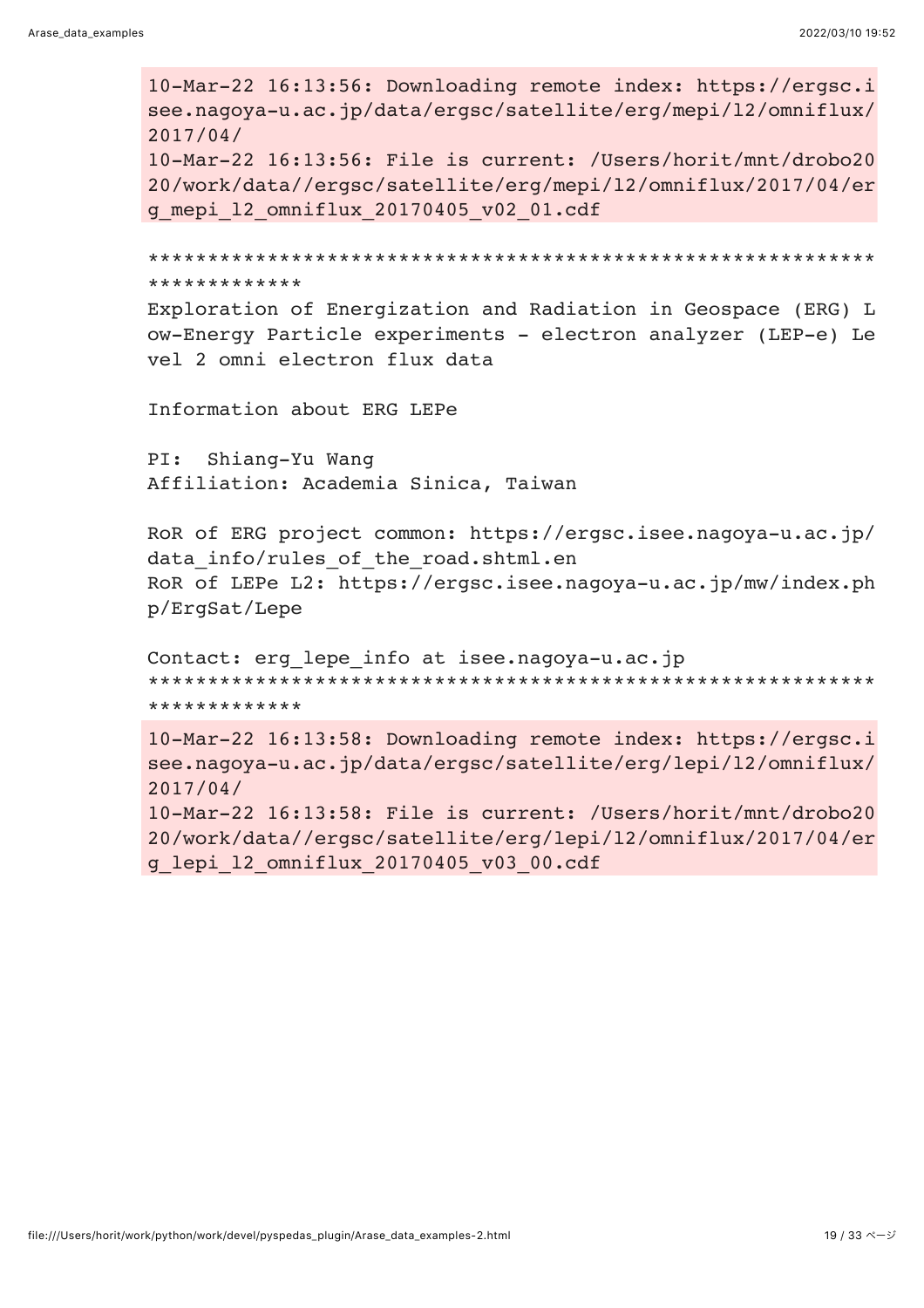```
*************
Exploration of Energization and Radiation in Geospace (ERG) M
edium Energy Particle experiments - ion mass analyzer (MEP-i)
3D ion omni flux data
PT:Shoichiro Yokota
Affiliation: Osaka University
- The rules of the road (RoR) common to the ERG project:
    https://ergsc.isee.nagoya-u.ac.jp/data info/rules of th
e road.shtml.en
- RoR for MEP-i data: https://ergsc.isee.nagoya-u.ac.jp/mw/in
dex.php/ErgSat/Mepi
Contact: erg mep info at isee.nagoya-u.ac.jp
*************
*************
Exploration of Energization and Radiation in Geospace (ERG) L
ow Energy Particle Ion (LEPi) Experiment 3D ion flux data
Information about ERG LEPi
PI: Kazushi Asamura
Affiliation: ISAS, Jaxa
RoR of ERG project common: https://ergsc.isee.nagoya-u.ac.jp/
data info/rules of the road.shtml.en
RoR of LEPi L2: https://ergsc.isee.nagoya-u.ac.jp/mw/index.ph
p/ErgSat/Lepi
RoR of ERG/LEPi: https://ergsc.isee.nagoya-u.ac.jp/mw/index.p
hp/ErgSat/Lepi#Rules of the Road
Contact: erg lepi info at isee.nagoya-u.ac.jp
*************
```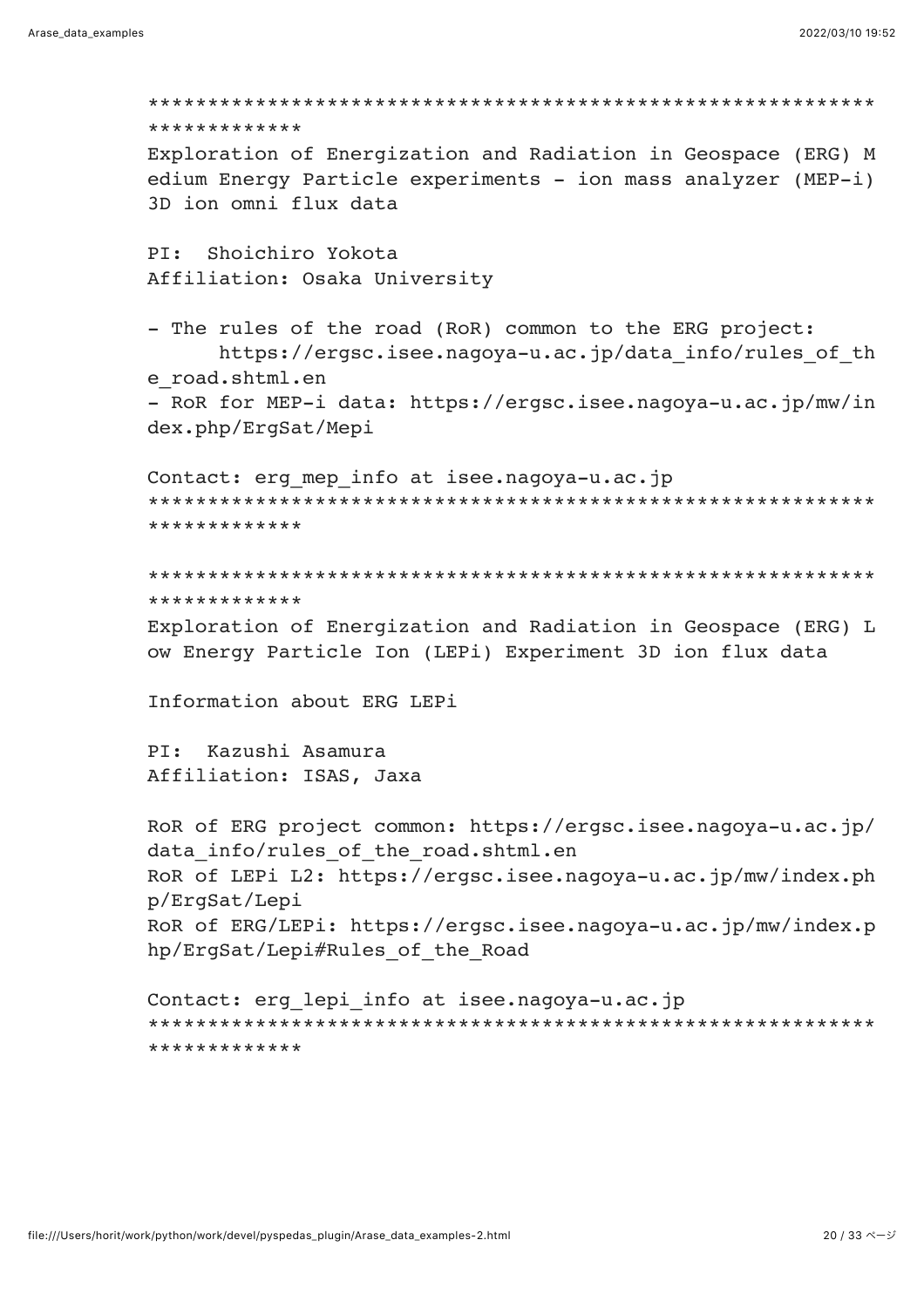```
0ut[1_{...} ['erg_lepi_l2_omniflux_Epoch',
         'erg_lepi_l2_omniflux_FPDO',
        'erg_lepi_l2_omniflux_FHEDO',
        'erg_lepi_l2_omniflux_FODO',
        'erg_lepi_l2_omniflux_FPDO_raw',
        'erg lepi 12 omniflux FHEDO raw',
        'erg lepi 12 omniflux FODO raw']
       0 : erg pwe hfa 12 low Epoch
       1 : erg pwe hfa 12 low spectra eu
       2 : erg pwe hfa 12 low spectra ev
       3 : erg pwe hfa 12 low spectra bgamma
       4 : erg pwe hfa 12 low spectra esum
       5 : erg pwe hfa 12 low spectra er
       6 : erg pwe hfa 12 low spectra el
       7 : erg pwe hfa 12 low spectra e mix
       8 : erg pwe hfa 12 low spectra e ar
       9 : erg pwe hfa 12 low spectra eu ev
       10 : erg pwe hfa 12 low spectra eu bg
       11 : erg pwe hfa 12 low spectra ev bg
       12 : erg pwe hfa 12 low quality flag
       13 : erg pwe ofa 12 spec epoch e132
       14 : erg pwe ofa 12 spec E spectra 132
       15 : erg pwe ofa 12 spec quality flag e132
       16 : erg pwe ofa 12 spec epoch b132
       17 : erg pwe ofa 12 spec B spectra 132
       18 : erg pwe ofa 12 spec quality flag b132
       19 : erg pwe efd 12 spec spectra
       20 : erg pwe efd 12 spec quality flag
       21 : erg mgf 12 epoch 8sec
       22 : erg mgf 12 mag 8sec dsi
       23 : erg mgf 12 mag 8sec gse
       24 : erg mgf 12 mag 8sec gsm
       25 : erg mgf 12 mag 8sec sm
       26 : erg_mgf_l2_magt_8sec
       27 : erg mgf 12 rmsd 8sec dsi
       28 : erg mgf 12 rmsd 8sec gse
       29 : erg_mgf_l2_rmsd_8sec_gsm
       30 : erg_mgf_l2_rmsd_8sec_sm
       31 : erg_mgf_l2_rmsd_8sec
       32 : erg_mgf_l2_n_rmsd_8sec
       33 : erg mgf 12 dyn rng 8sec
       34 : erg mgf 12 quality 8sec
In [2… vars = pytplot.tplot_names()
```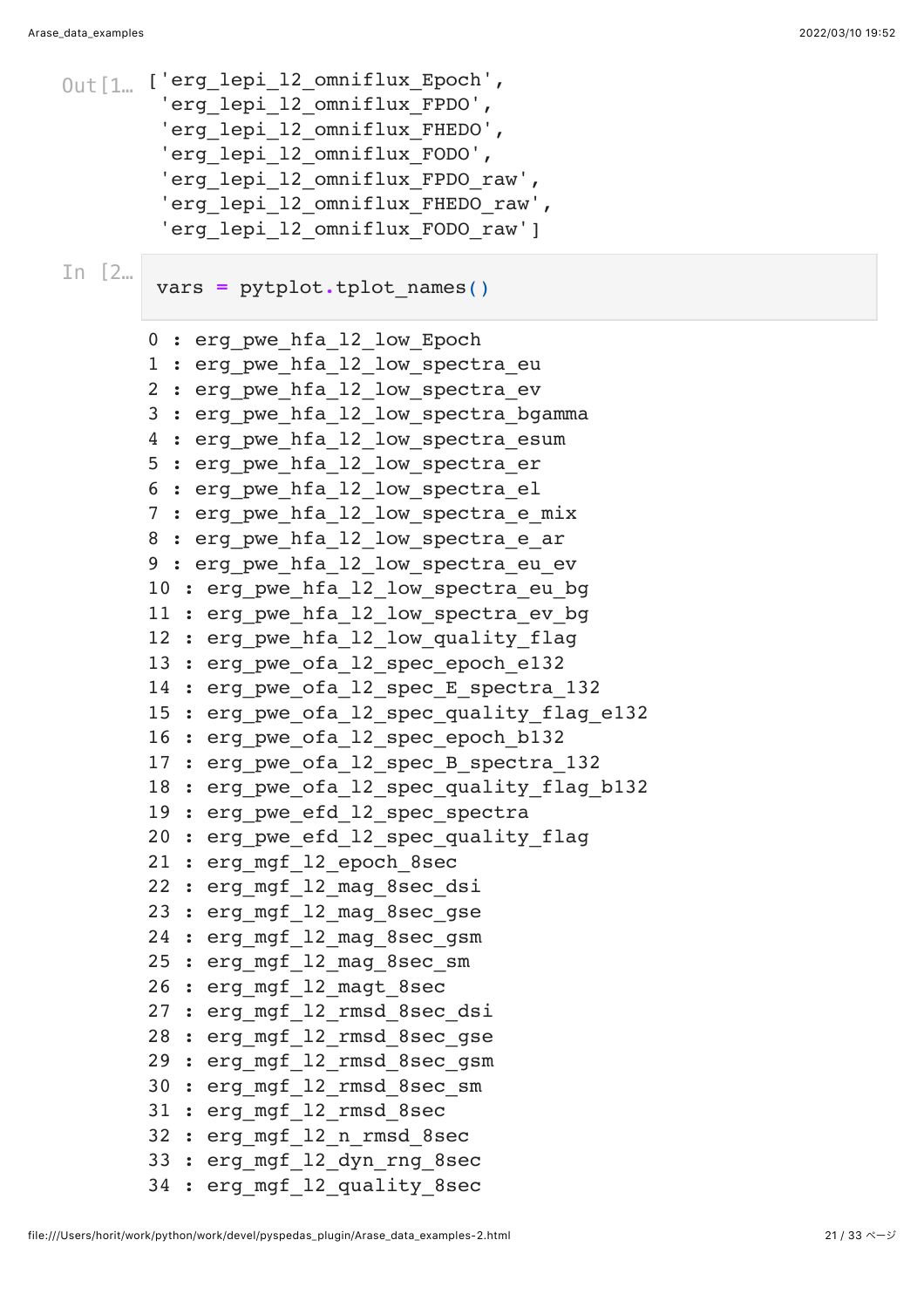35 : erg mgf 12 quality 8sec gc 36 : erg mgf 12 igrf 8sec dsi 37 : erg\_mgf\_l2\_igrf\_8sec\_gse 38 : erg mgf 12 igrf 8sec gsm 39 : erg\_mgf\_l2\_igrf\_8sec\_sm 40 : erg\_xep\_l2\_FEDO\_SSD 41 : erg hep 12 FEDO L 42 : erg hep 12 FEDO H 43 : erg mepe 12 omniflux epoch 44 : erg mepe 12 omniflux FEDO 45 : erg lepe 12 omniflux FEDO 46 : erg mepi 12 omniflux epoch 47 : erg mepi 12 omniflux epoch tof 48 : erg mepi 12 omniflux FIDO Energy 49 : erg mepi 12 omniflux FPDO 50 : erg\_mepi\_l2\_omniflux\_FHE2DO 51 : erg mepi 12 omniflux FHEDO 52 : erg\_mepi\_l2\_omniflux\_FOPPDO 53 : erg\_mepi\_l2\_omniflux\_FODO 54 : erg\_mepi\_l2\_omniflux\_FO2PDO 55 : erg\_mepi\_l2\_omniflux\_FPDO\_tof 56 : erg\_mepi\_l2\_omniflux\_FHE2DO\_tof 57 : erg mepi 12 omniflux FHEDO tof 58 : erg mepi 12 omniflux FOPPDO tof 59 : erg mepi 12 omniflux FODO tof 60 : erg\_mepi\_l2\_omniflux\_FO2PDO\_tof 61 : erg\_lepi\_l2\_omniflux\_Epoch 62 : erg lepi 12 omniflux FPDO raw 63 : erg lepi 12 omniflux FHEDO raw 64 : erg lepi 12 omniflux FODO raw 65 : erg\_lepi\_l2\_omniflux\_FPDO 66 : erg\_lepi\_l2\_omniflux\_FHEDO 67 : erg\_lepi\_l2\_omniflux\_FODO

In [2… pytplot**.**timespan( '2017-04-05 00:00:00', 24, keyword**=**'hours' tplot( [ 'erg pwe hfa 12 low spectra e mix', 'erg pwe ofa 12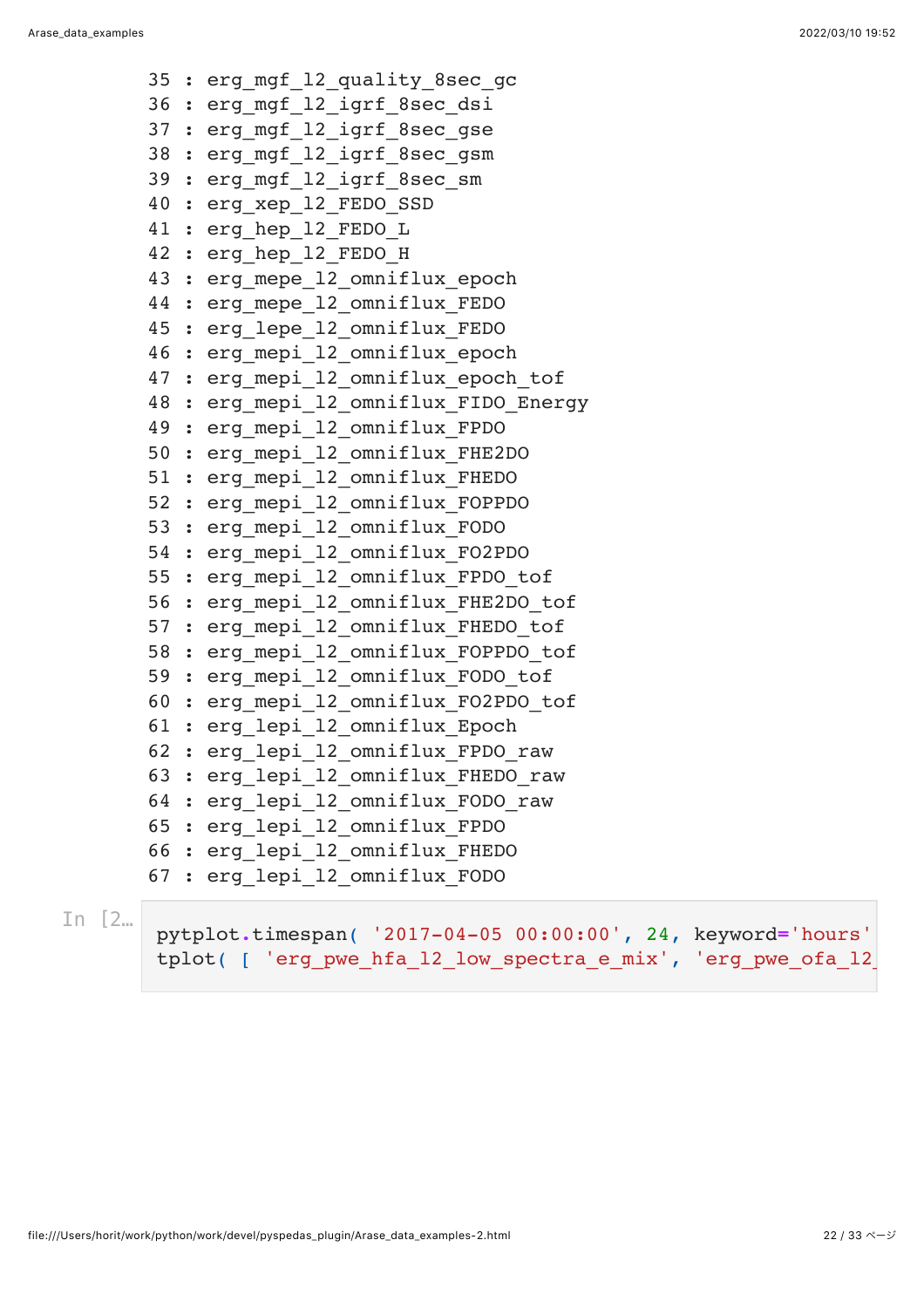

#### Add some extra Xaxes to the bottom of the plot

In [2… orb( trange**=**['2017-04-05 00:00:00', '2017-04-06 00:00:00']) labels = pytplot.split vec( 'erg orb 12 pos rmlatmlt' ) pytplot.options( 'erg orb 12 pos rmlatmlt x', 'ytitle', 'R [] pytplot.options( 'erg orb 12 pos rmlatmlt y', 'ytitle', 'MLat pytplot.options( 'erg orb 12 pos rmlatmlt z', 'ytitle', 'MLT tplot( [ 'erg pwe hfa 12 low spectra e mix', 'erg pwe ofa 12

> 10-Mar-22 18:38:47: Downloading remote index: https://ergsc.i see.nagoya-u.ac.jp/data/ergsc/satellite/erg/orb/def/2017/ 10-Mar-22 18:38:47: File is current: /Users/horit/mnt/drobo20 20/work/data//ergsc/satellite/erg/orb/def/2017/erg\_orb\_l2\_201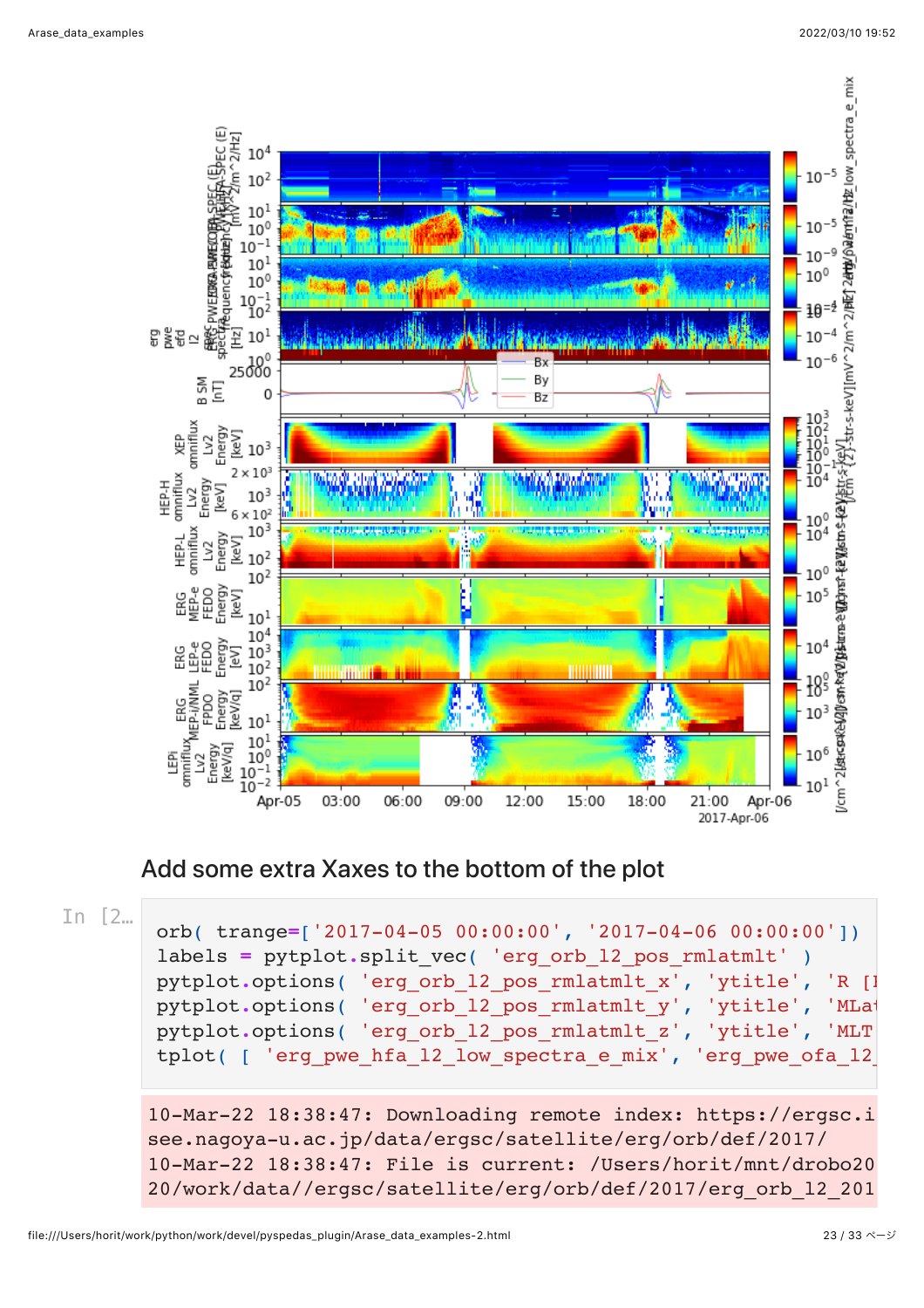#### 70405 v03.cdf

10-Mar-22 18:38:48: /Users/horit/.pyenv/versions/3.9.6/envs/3 9 pydarn pyspedas/lib/python3.9/site-packages/pytplot/importe rs/cdf to tplot.py:250: FutureWarning: elementwise comparison failed; returning scalar instead, but in the future will perf orm elementwise comparison

```
if ydata[ydata == varatts['FillVAL"]] \text{ size} != 0:
```

```
10-Mar-22 18:38:49: /Users/horit/.pyenv/versions/3.9.6/envs/3
9 pydarn pyspedas/lib/python3.9/site-packages/pytplot/importe
rs/cdf to tplot.py:256: FutureWarning: elementwise comparison
failed; returning scalar instead, but in the future will perf
orm elementwise comparison
```
 $ydata[ydata == varatts["FillLVAL"] = 0$ 

```
*************
```
Exploration of Energization and Radiation in Geospace (ERG) L evel-2 orbit data

Information about ERG orbit

RoR of ERG project common: https://ergsc.isee.nagoya-u.ac.jp/ data info/rules of the road.shtml.en

```
Contact: erg-sc-core at isee.nagoya-u.ac.jp
*************
```

```
10-Mar-22 18:38:53: /Users/horit/.pyenv/versions/3.9.6/envs/3
9 pydarn pyspedas/lib/python3.9/site-packages/pytplot/MPLPlot
ter/tplot.py:230: UserWarning: Attempted to set non-positive
bottom ylim on a log-scaled axis.
Invalid limit will be ignored.
 this axis.set ylim(yrange)
```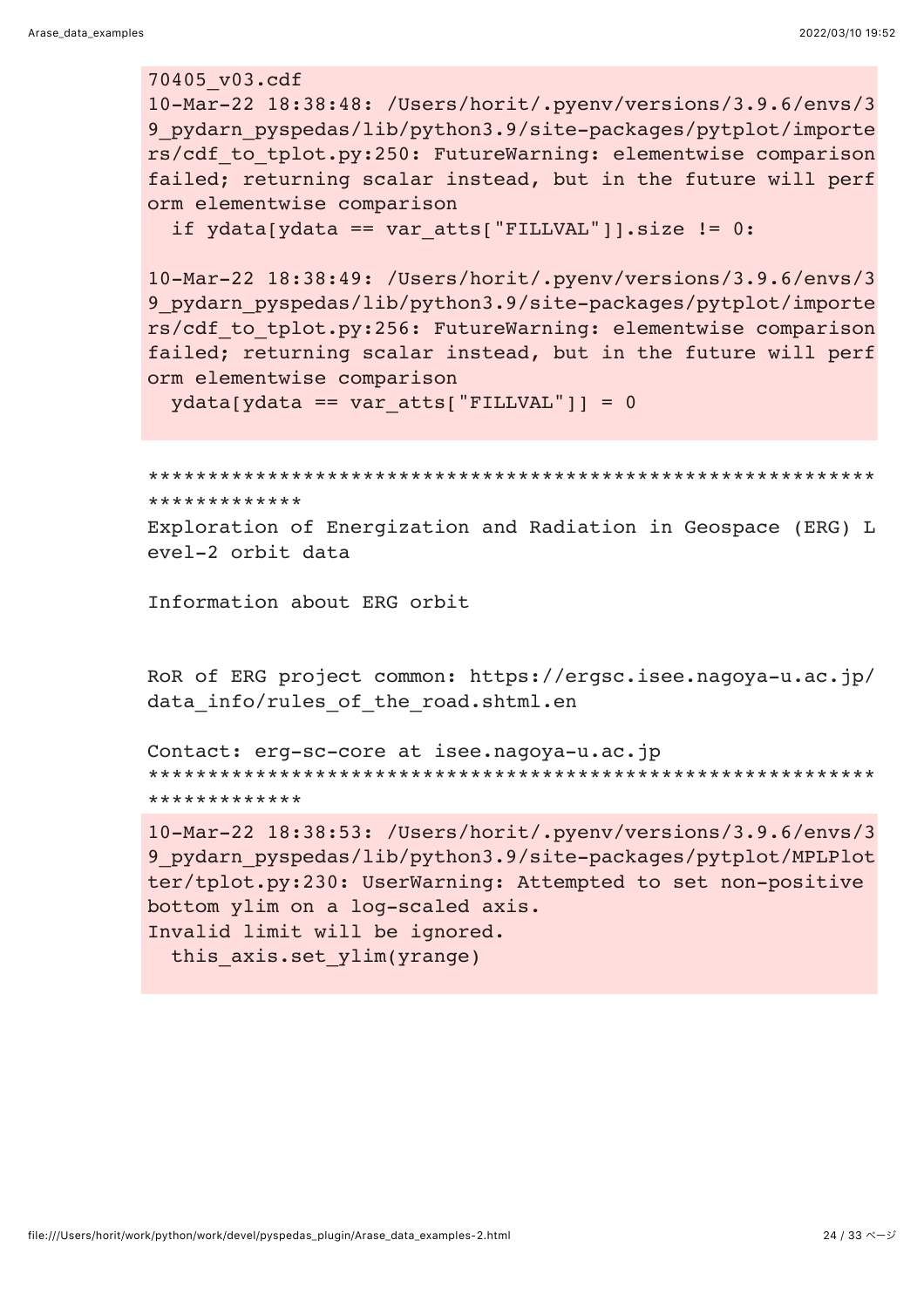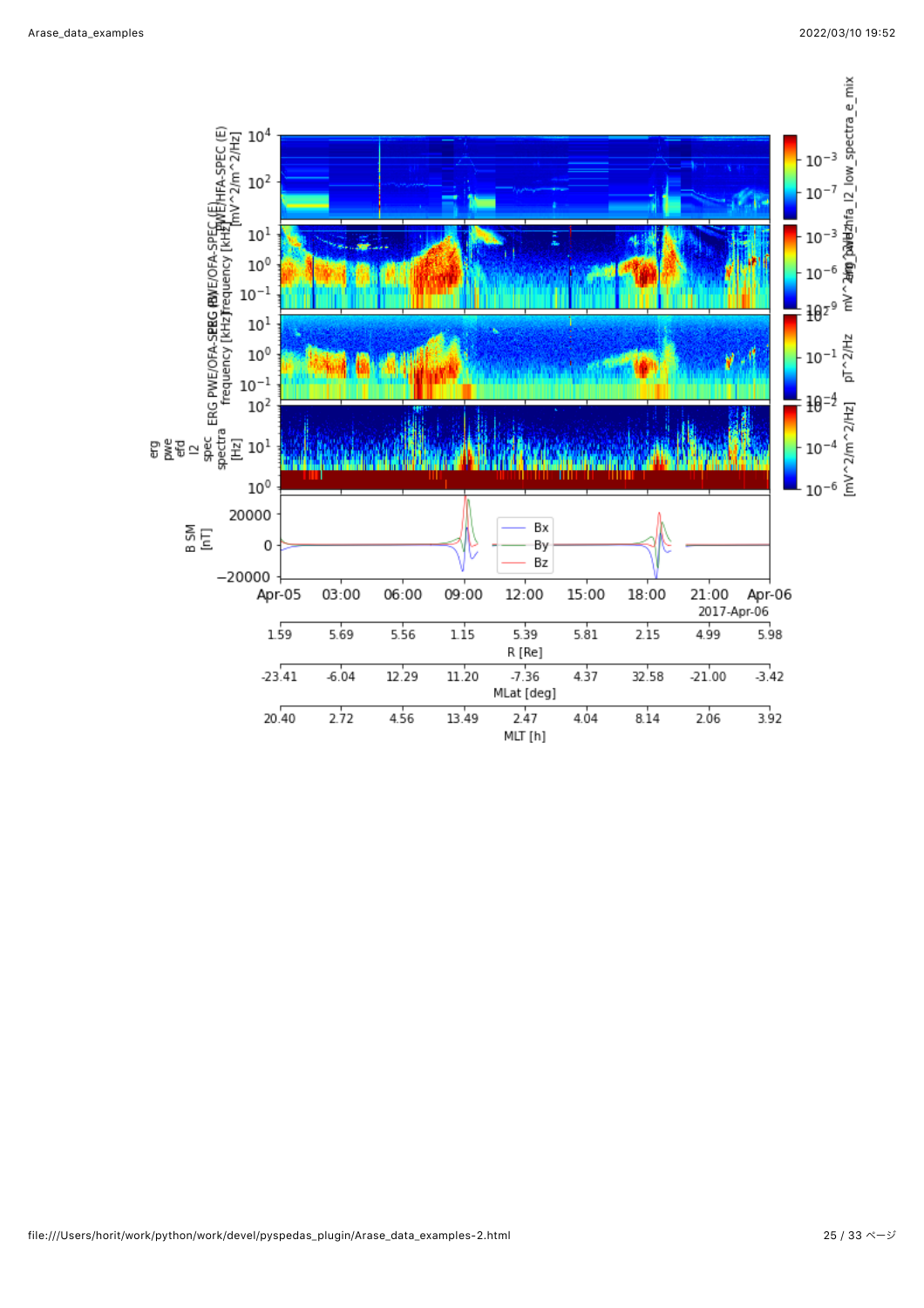## Use the part\_products library to obtain particle spectra

An experimental version of the part\_products library has just been implemented to the ERG-SC plug-in. So far only the bleeding-edge distribution of the plug-in contains the part products. In near future, after fully tested, the ERG part products will be merged to the main distribution of pySPEDAS.

As of Mar., 2022, the following modules are released experimentally:

- erg xep part products()
- erg hep part products()
- erg mep part products() for MEP-e and MEP-i Normal mode data
- erg\_lep\_part\_products() for LEP-e and LEP-i Normal mode data

They can be used with common arguments and options, similar to those of the (original) IDL version. Several spectrum plots using part\_products are demonstrated below to show how to use the library for Arase's particle data.

#### Generate a tplot variable containing energy-time spectra

```
In [3… # Load MEP-e Lv.2 3-D flux data 
       pytplot.timespan( '2017-04-05 21:45:00', 2.25, keyword='hours'
       mepe( trange=[ '2017-04-05 21:45:00', '2017-04-05 23:59:59'],
```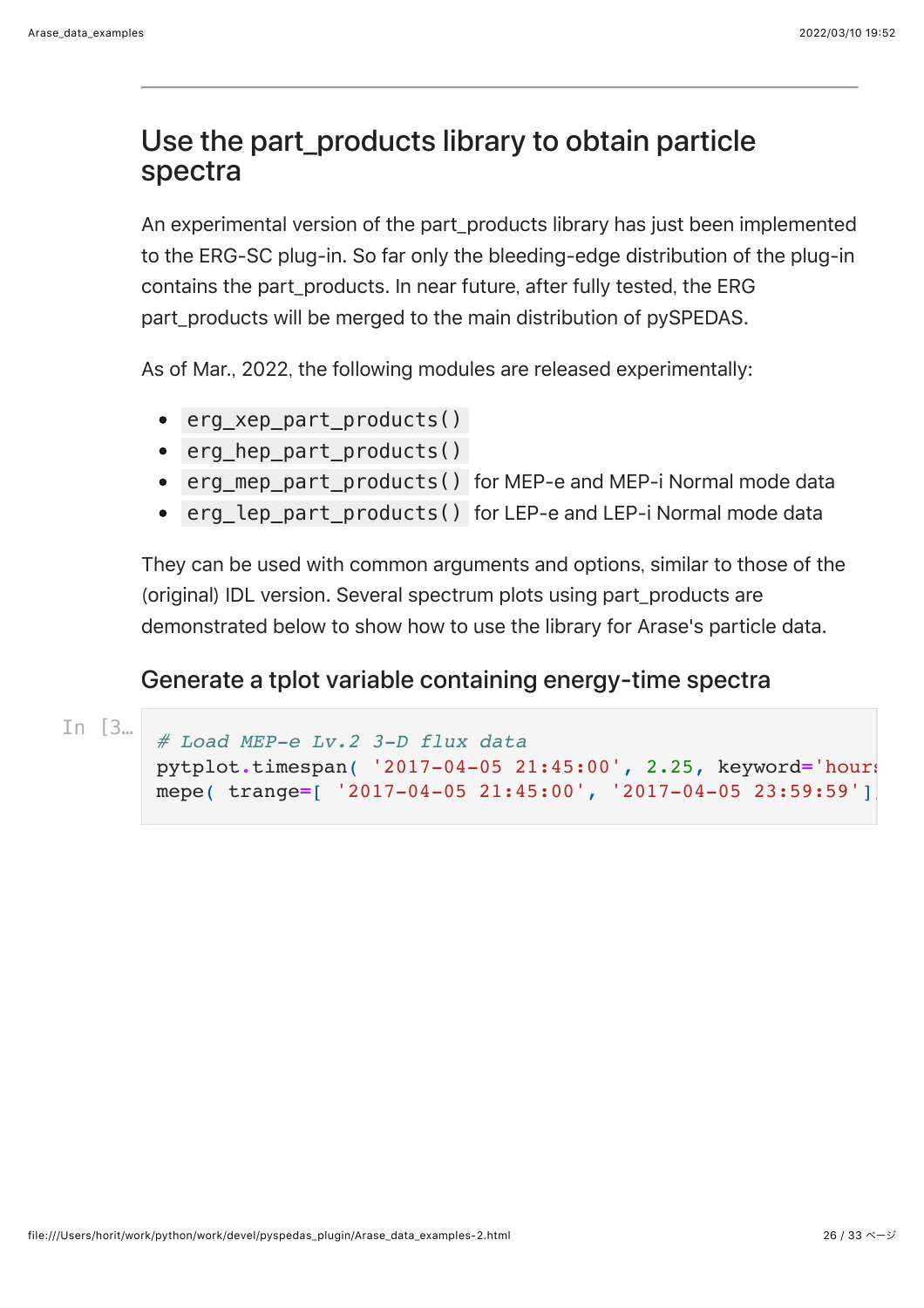```
10-Mar-22 19:08:19: Downloading remote index: https://ergsc.i
       see.nagoya-u.ac.jp/data/ergsc/satellite/erg/mepe/l2/3dflux/20
       17/04/
       10-Mar-22 19:08:19: Downloading https://ergsc.isee.nagoya-u.a
       c.jp/data/ergsc/satellite/erg/mepe/l2/3dflux/2017/04/erg_mepe
       _l2_3dflux_20170405_v01_01.cdf to /Users/horit/mnt/drobo2020/
       work/data//ergsc/satellite/erg/mepe/l2/3dflux/2017/04/erg_mep
       e_l2_3dflux_20170405_v01_01.cdf
       10-Mar-22 19:08:30: Download complete: /Users/horit/mnt/drobo
       2020/work/data//ergsc/satellite/erg/mepe/l2/3dflux/2017/04/er
       g_mepe_l2_3dflux_20170405_v01_01.cdf
       10-Mar-22 19:08:39: /Users/horit/.pyenv/versions/3.9.6/envs/3
       9 pydarn pyspedas/lib/python3.9/site-packages/pytplot/importe
       rs/cdf_to_tplot.py:250: FutureWarning: elementwise comparison
       failed; returning scalar instead, but in the future will perf
       orm elementwise comparison
         if ydata[ydata == var atts["FILLVAL"]].size != 0:*************************************************************
       *************
       Exploration of Energization and Radiation in Geospace (ERG) M
       edium-Energy Particle experiments - electron analyzer (MEP-e)
       Level 2 3D electron flux data
       PI: Satoshi Kasahara
       Affiliation: The University of Tokyo
       - The rules of the road (RoR) common to the ERG project:
             https://ergsc.isee.nagoya-u.ac.jp/data_info/rules_of_th
       e_road.shtml.en
       - RoR for MEP-e data: https://ergsc.isee.nagoya-u.ac.jp/mw/i
       ndex.php/ErgSat/Mepe
       Contact: erg mep info at isee.nagoya-u.ac.jp
       *************************************************************
       *************
0ut [3]. ['erg_mepe_12_3dflux_FEDU',
        'erg_mepe_12_3dflux_FEDU_n',
        'erg_mepe_12_3dflux_FEEDU',
        'erg_mepe_12_3dflux_count_raw',
        'erg mepe 12 3dflux spin phase']
```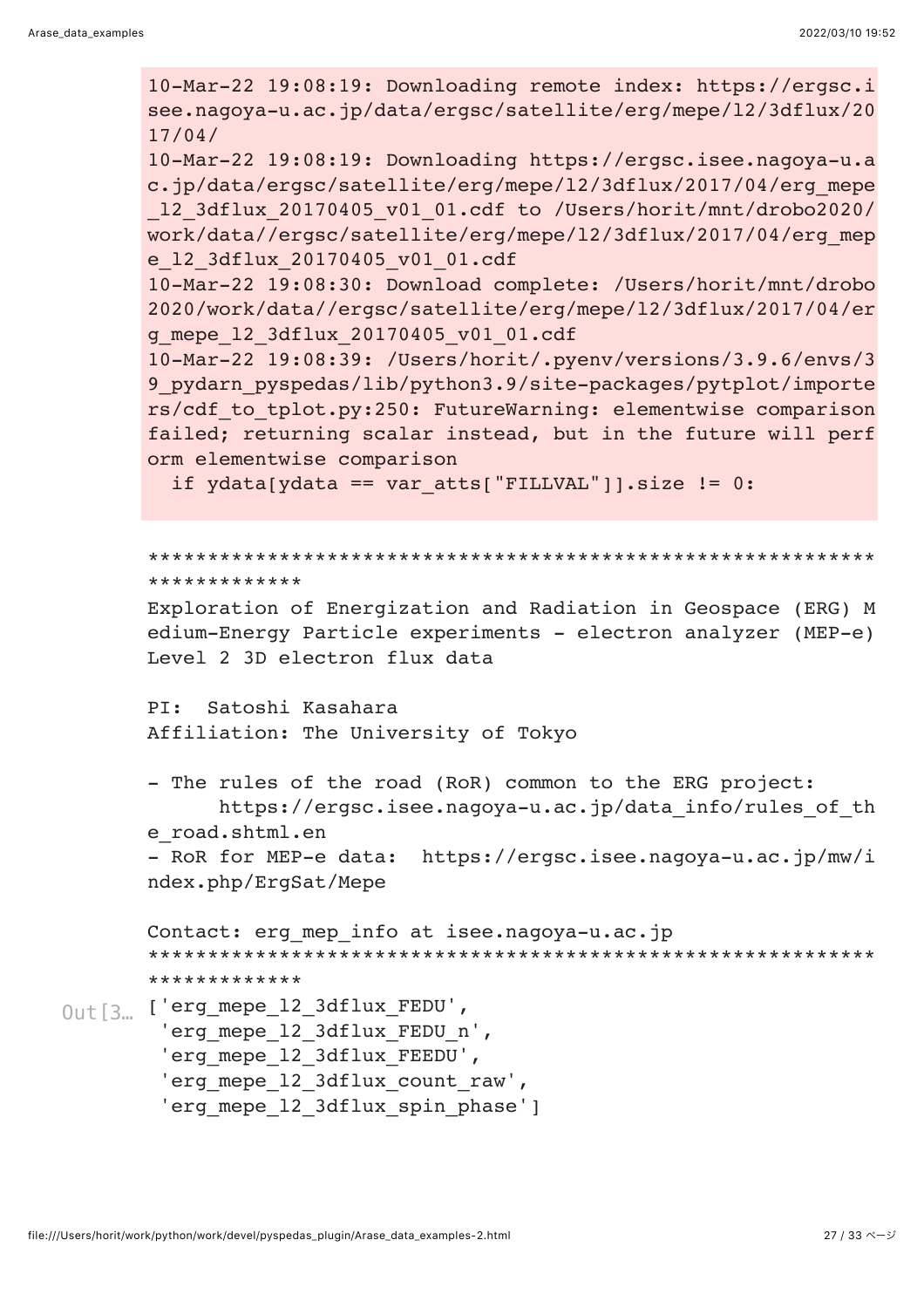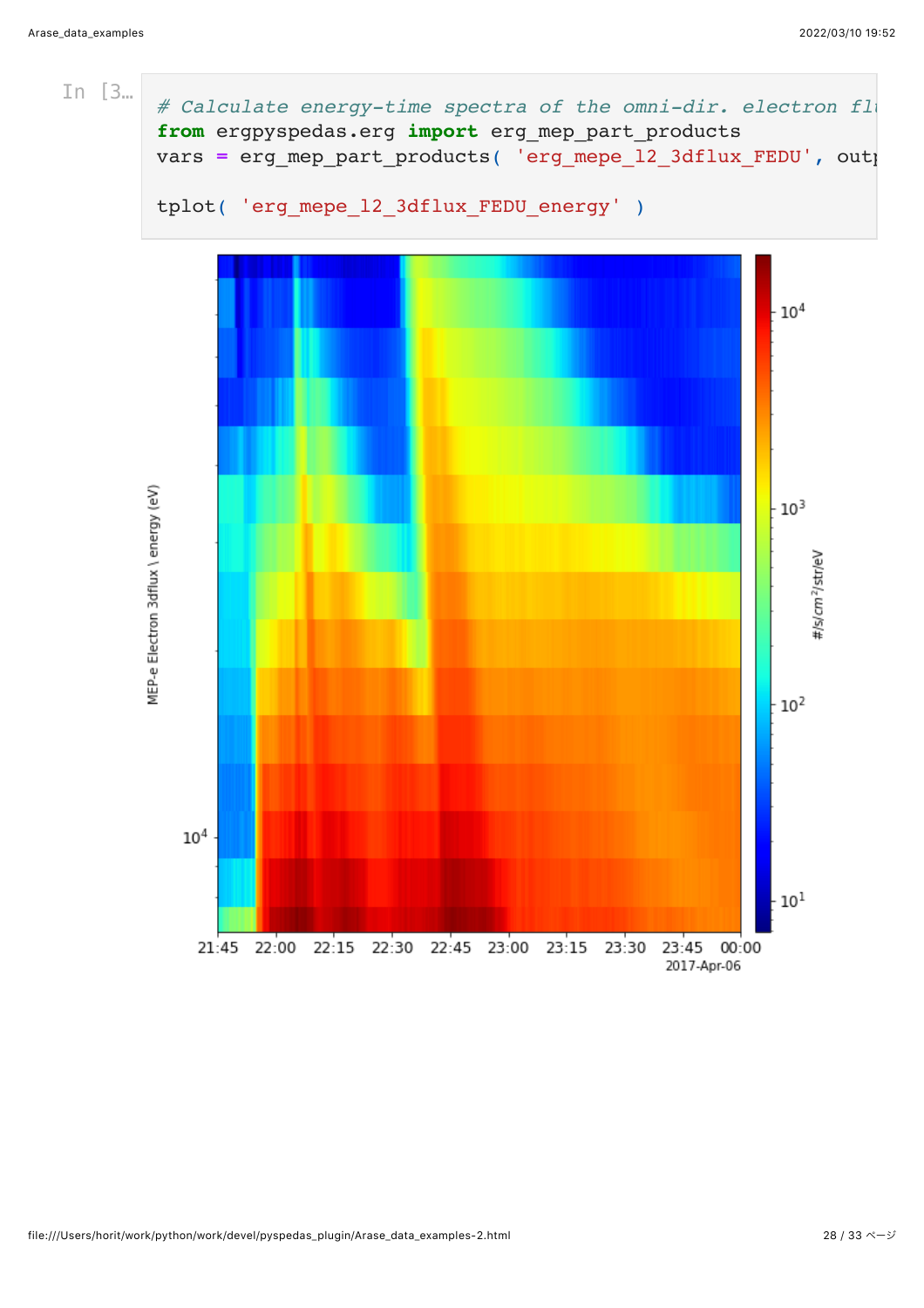```
10-Mar-22 19:34:42: Downloading remote index: https://ergsc.i
       see.nagoya-u.ac.jp/data/ergsc/satellite/erg/mgf/l2/8sec/2017/
       04/
       10-Mar-22 19:34:42: File is current: /Users/horit/mnt/drobo20
       20/work/data//ergsc/satellite/erg/mgf/l2/8sec/2017/04/erg_mgf
       _l2_8sec_20170405_v03.04.cdf
       10-Mar-22 19:34:44: Downloading remote index: https://ergsc.i
       see.nagoya-u.ac.jp/data/ergsc/satellite/erg/orb/def/2017/
       *************************************************************
       *************
In [4\ldots] # Calculate pitch-angle-time spectra of electron flux based
       vars = mgf( trange=[ '2017-04-05 21:45:00', '2017-04-05 23:59vars = orb( trange=[ '2017-04-05 21:45:00', '2017-04-05 23:5mag_vn = 'erg_mgf_l2_mag_8sec_dsi'
       pos_vn = 'erg_orb_l2_pos_gse'
       vars = erg mep part products( 'erg mepe 12 3dflux FEDU', outputs
       tplot( 'erg mepe 12 3dflux FEDU pa' )
```
Exploration of Energization and Radiation in Geospace (ERG) M agnetic Field Experiment (MGF) Level 2 spin-averaged magnetic field data

Information about ERG MGF

PI: Ayako Matsuoka Affiliation: Data Analysis Center for Geomagnetism and Space Magnetism, Graduate School of Science, Kyoto University, Kita shirakawa-Oiwake Cho, Sakyo-ku Kyoto 606-8502, Japan

```
RoR of ERG project common: https://ergsc.isee.nagoya-u.ac.jp/
data info/rules of the road.shtml.en
RoR of MGF L2: https://ergsc.isee.nagoya-u.ac.jp/mw/index.php
/ErgSat/Mgf
Contact: erg mgf info at isee.nagoya-u.ac.jp
*************************************************************
*************
```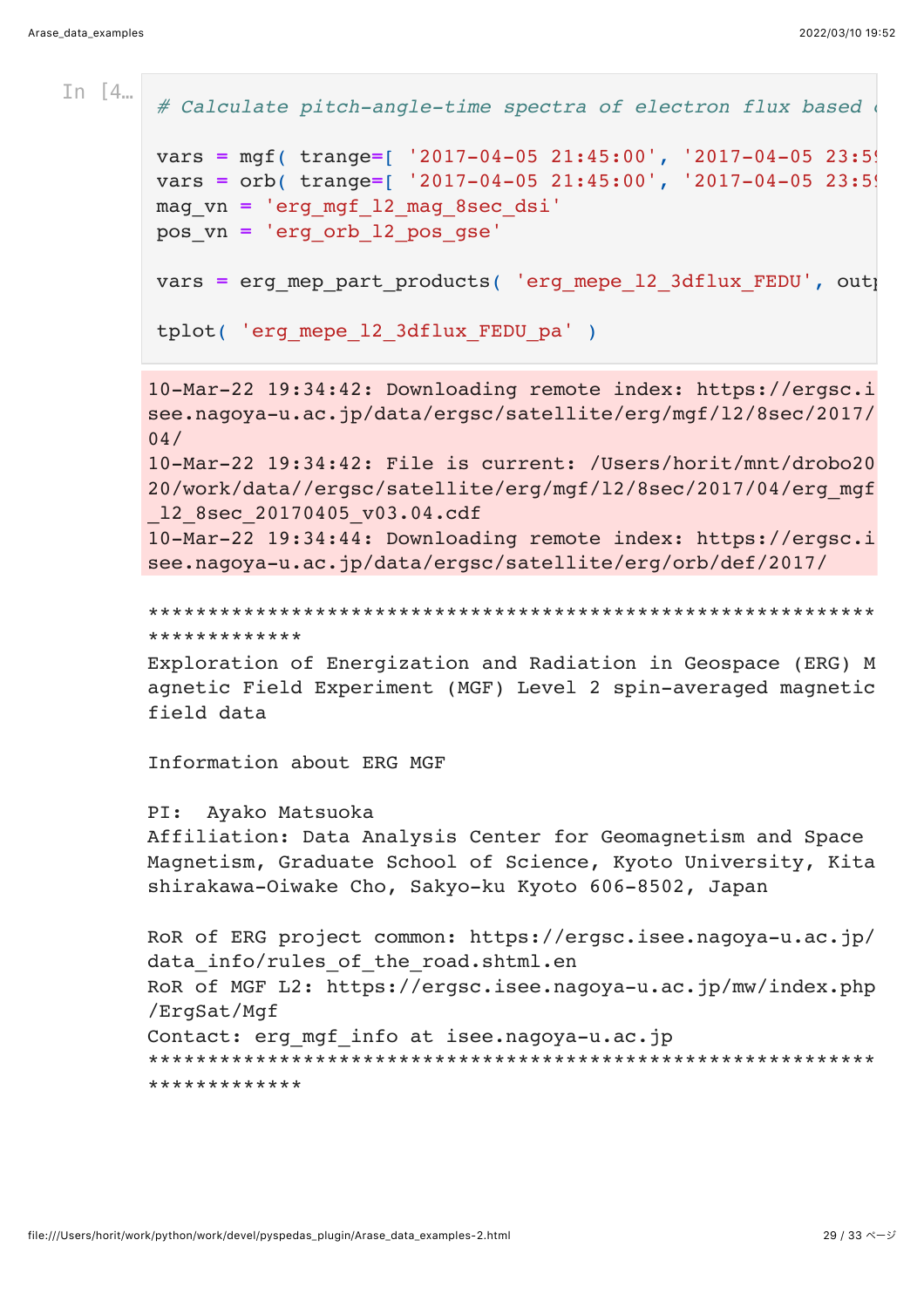10-Mar-22 19:34:44: File is current: /Users/horit/mnt/drobo20 20/work/data//ergsc/satellite/erg/orb/def/2017/erg orb 12 201 70405 v03.cdf 10-Mar-22 19:34:44: /Users/horit/.pyenv/versions/3.9.6/envs/3 9 pydarn pyspedas/lib/python3.9/site-packages/pytplot/importe rs/cdf to tplot.py:250: FutureWarning: elementwise comparison failed; returning scalar instead, but in the future will perf orm elementwise comparison if ydata[ydata == var atts["FILLVAL"]].size != 0: 10-Mar-22 19:34:46: /Users/horit/.pyenv/versions/3.9.6/envs/3 9 pydarn pyspedas/lib/python3.9/site-packages/pytplot/importe rs/cdf to tplot.py:256: FutureWarning: elementwise comparison failed; returning scalar instead, but in the future will perf orm elementwise comparison  $ydata[ydata == varatts['FillVAL"] = 0$ \*\*\*\*\*\*\*\*\*\*\*\*\* Exploration of Energization and Radiation in Geospace (ERG) L evel-2 orbit data Information about ERG orbit RoR of ERG project common: https://ergsc.isee.nagoya-u.ac.jp/ data info/rules of the road.shtml.en Contact: erg-sc-core at isee.nagoya-u.ac.jp \*\*\*\*\*\*\*\*\*\*\*\*\* erg mgf 12 mag 8sec dsi shifted copied to erg mgf 12 mag 8sec dsi shifted pgs temp tinterpol (linear) was applied to: erg mgf 12 mag 8sec dsi sh ifted pgs temp erg orb 12 pos gse copied to erg orb 12 pos gse pgs temp tinterpol (linear) was applied to: erg orb 12 pos gse pgs tem  $\mathsf{D}$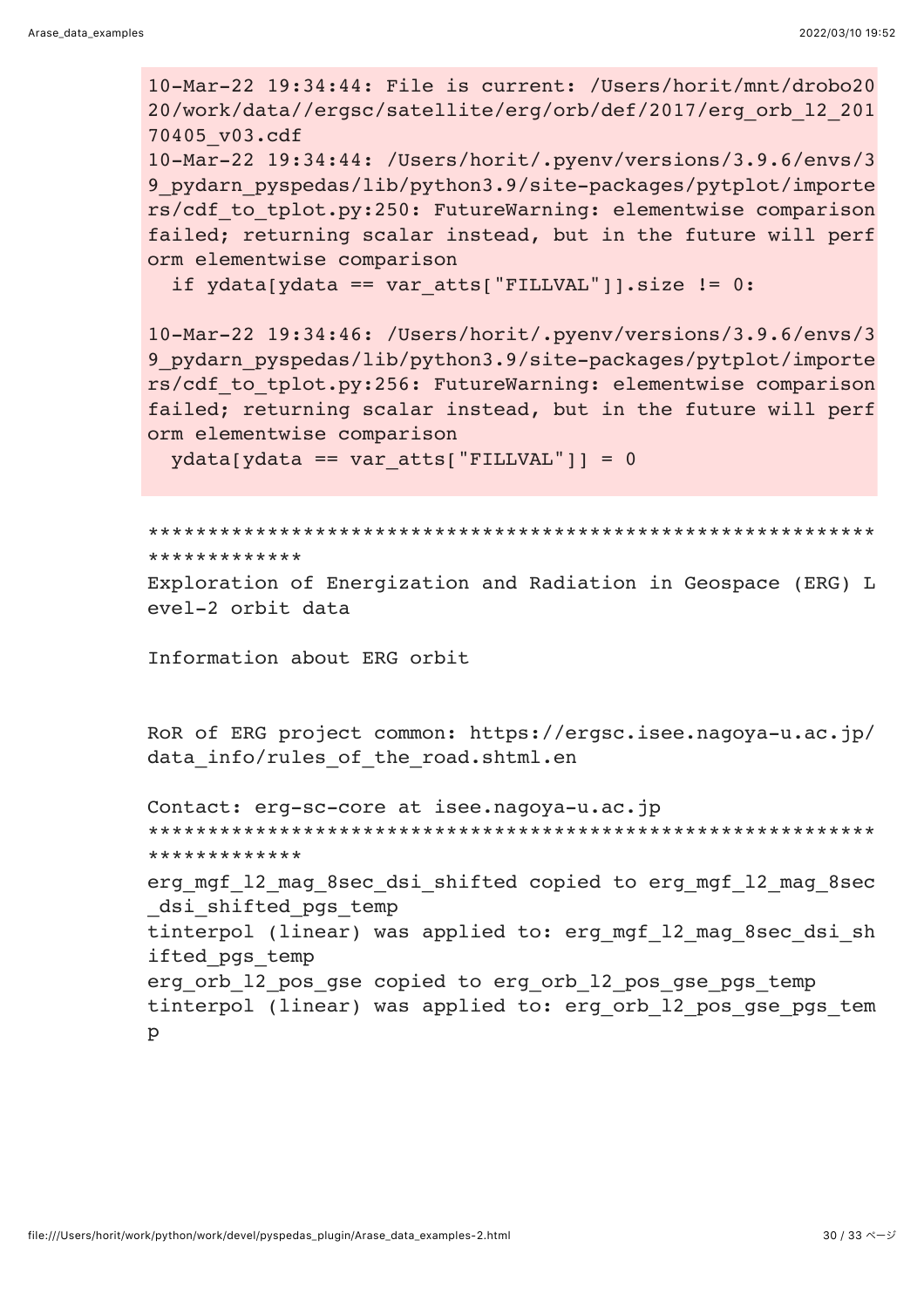10-Mar-22 19:34:51: erg\_mepe\_l2\_3dflux\_FEDU is 77% done. 10-Mar-22 19:34:53: /Users/horit/work/python/work/devel/pyspe das plugin/ergpyspedas/erg/satellite/erg/particle/erg\_pgs\_lim it range.py:42: RuntimeWarning: invalid value encountered in fmod

```
phi max = np.fmod(data_in['phi'] + 0., 360.)
```
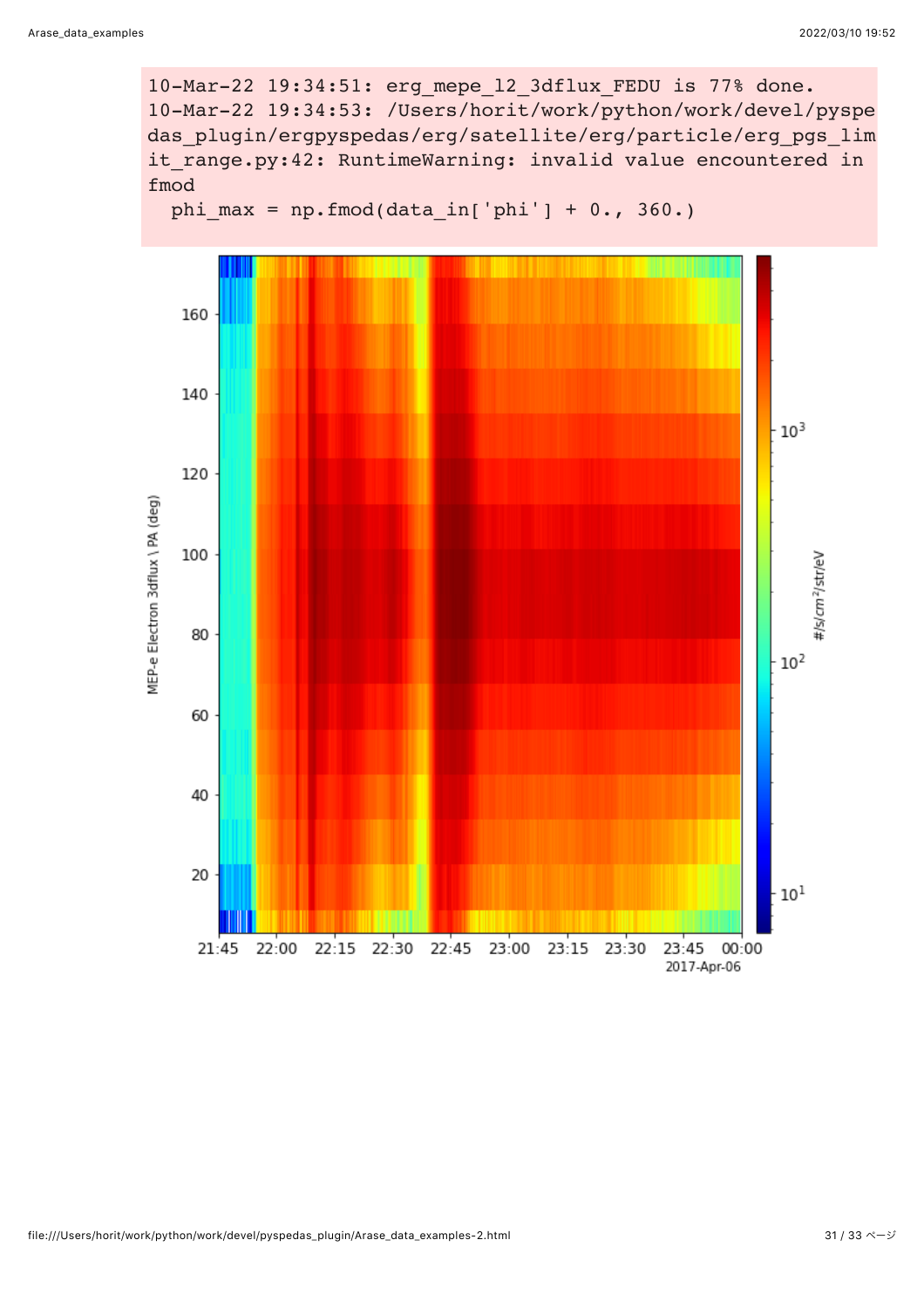```
10-Mar-22 19:50:07: /Users/horit/work/python/work/devel/pyspe
       das plugin/ergpyspedas/erg/satellite/erg/particle/erg pgs mak
       e e spec.py:30: RuntimeWarning: invalid value encountered in
       true divide
         ave = data array.sum(axis=1) / data['bins'].sum(axis=1)
       erg mgf 12 mag 8sec dsi shifted copied to erg mgf 12 mag 8sec
       dsi shifted pgs temp
       tinterpol (linear) was applied to: erg mgf 12 mag 8sec dsi sh
       ifted_pgs_temp
       erg orb 12 pos gse copied to erg orb 12 pos gse pgs temp
       tinterpol (linear) was applied to: erg orb 12 pos gse pgs tem
       p
       10-Mar-22 19:50:12: /Users/horit/work/python/work/devel/pyspe
       das plugin/ergpyspedas/erg/satellite/erg/particle/erg pgs lim
       it range.py:42: RuntimeWarning: invalid value encountered in
       fmod
         phi max = np.fmod(data in['phi'] + 0., 360.)
       10-Mar-22 19:50:12: /Users/horit/work/python/work/devel/pyspe
       das plugin/ergpyspedas/erg/satellite/erg/particle/erg_pgs_mak
       e e spec.py:30: RuntimeWarning: invalid value encountered in
       true divide
         ave = data array.sum(axis=1) / data['bins'].sum(axis=1)
       erg mgf 12 mag 8sec dsi shifted copied to erg mgf 12 mag 8sec
       dsi shifted pgs temp
       tinterpol (linear) was applied to: erg mgf 12 mag 8sec dsi sh
       ifted_pgs_temp
       erg orb 12 pos gse copied to erg orb 12 pos gse pgs temp
       tinterpol (linear) was applied to: erg orb 12 pos gse pgs tem
       p
In [4] # Calculate energy-time spectra of electron flux for limited
       ## Here we calculate energy-time spectra for PA = 0-10 deg al
       vars = erg mep part products( 'erg mepe 12 3dflux FEDU', outputs
       vars = erg mep part products( 'erg mepe 12 3dflux FEDU', outputs
       ## Decorate the obtained spectrum variables
       pytplot.options( 'erg_mepe_l2_3dflux_FEDU_energy_mag_pa80-100'
       pytplot.options( 'erg_mepe_l2_3dflux_FEDU_energy_mag_pa0-10',
       tplot( ['erg_mepe_l2_3dflux_FEDU_energy_mag_pa80-100', 'erg_mepe
```